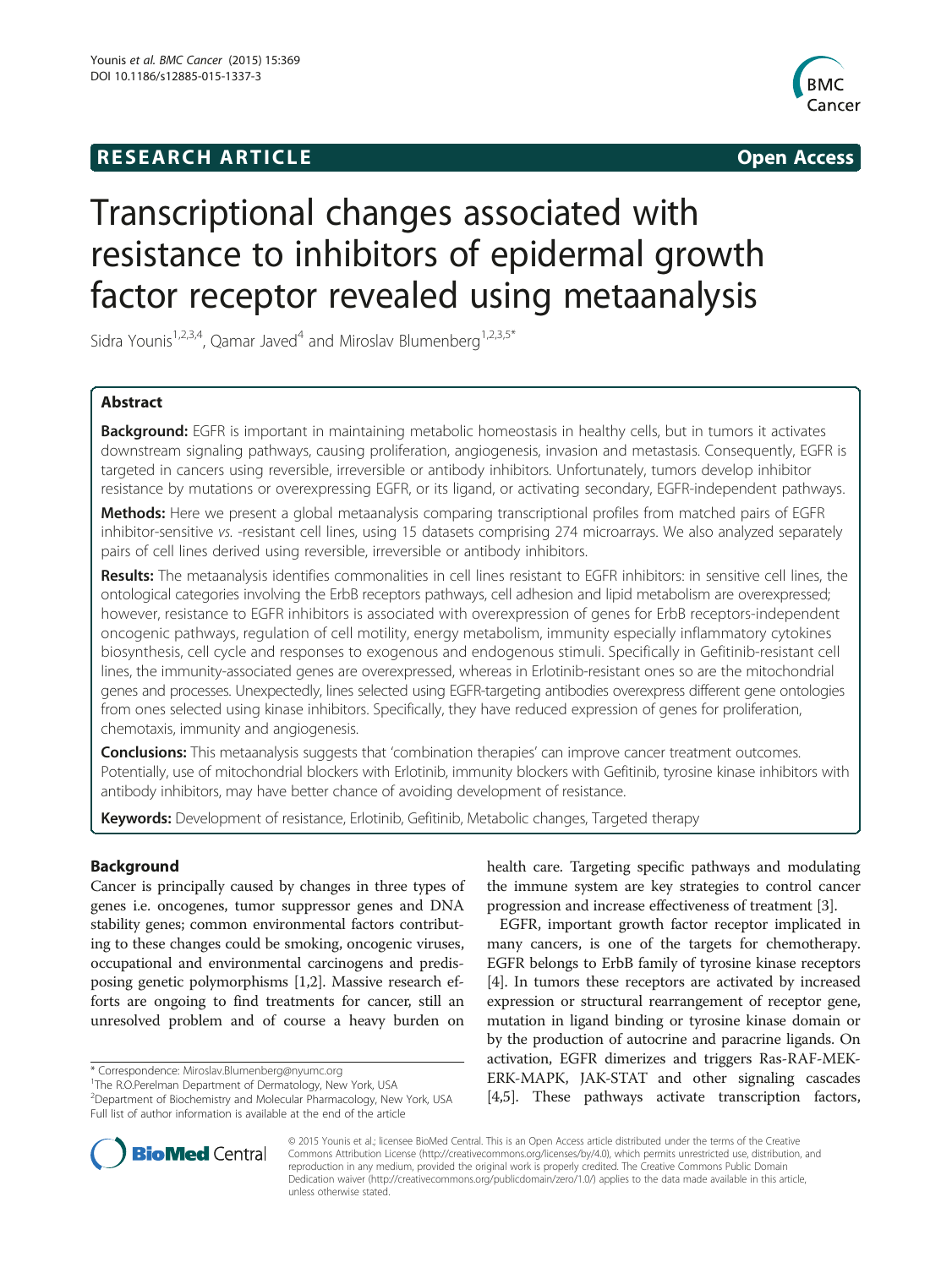ultimately resulting in activation of cellular processes including proliferation, carbohydrate utilization, protein synthesis, angiogenesis, cell growth and cell survival [[4](#page-13-0),[6](#page-13-0)]. In cancer cells, EGFR activation is important in maintaining the metabolic homeostasis and stimulates proliferation, invasion, angiogenesis, survival, decreased apoptosis, migration, differentiation and adhesion. Because of its central signaling position, EGFR is targeted in number of malignancies e.g. lung, colorectal, pancreatic, head and neck cancers, glioblastomas etc. [[7](#page-14-0)].

To treat malignancies, EGFR activity is targeted with reversible, irreversible or antibody inhibitors and their combinations. Reversible inhibitors, e.g., Gefitinib and Erlotinib, compete for the intracellular ATP binding site of the kinase; the irreversible inhibitors, e.g., PF299804 and WZ4002, block the ATP binding site by covalent interaction with Cys773 in EGFR [\[8](#page-14-0)]. Antibody inhibitors block the extracellular ligand binding domain of EGFR thereby preventing ligand binding and receptor dimerization. Different types of inhibitors generate different transcriptional responses in EGFR-targeted cells [[9](#page-14-0)].

Unfortunately, after a period, tumors inexorably develop resistance to inhibitors by e.g., overexpression of EGFR ligand, activating mutations in the tyrosine kinase or the ligand-binding domain, or by mutations in downstream or parallel signaling pathways, e.g., Axl or IGFIR [[10-14](#page-14-0)]. Multiple studies focused on defining the secondary mutations that cause resistance to EGFR inhibitors [\[13](#page-14-0)-[15\]](#page-14-0). However, much less attention has been paid to the transcriptional and metabolic changes that distinguish the resistant cells from the sensitive ones [[12\]](#page-14-0). Therefore, we decided to explore the fundamental functional changes that distinguish the resistant cells from the sensitive ones, using transcriptional profiling. To cast a wide net, we used metaanalysis approach to find the differential gene expression between matched pairs of cell lines sensitive and resistant to EGFR inhibitors. Here we included eight studies with 15 distinct datasets directly comparing the transcriptional profiles in EGFR inhibitor-sensitive vs. resistant cell lines. The cell lines included non-small cell lung cancer, head and neck cancer, and epidermoid carcinoma cell lines. The inhibitors included both reversible and irreversible kinase inhibitors, as well as antibodies.

We found that in EGFR inhibitor-sensitive cell lines characteristically overexpressed gene ontologies are adhesion, negative regulation of cell proliferation, lipid metabolism and oncogenic processes involving ErbB receptors. But when cells become resistant, ontological categories associated with energy metabolism, immunity involving overexpressing inflammatory cytokines, responses to external and internal stimuli, proliferation and ErbB-independent oncogenic pathways are overexpressed. The specific resistance to Gefitinib apparently

develops by overexpressing immunomodulatory genes; resistance to Erlotinib by energy producing mitochondrial pathways; resistance to irreversible inhibitors by overexpressing EGFR ligands, whereas resistance to antibody inhibitors develops differently from the resistance to tyrosine kinase inhibitors.

# **Methods**

# Downloading the data files

The overall flowchart of our methodology is graphically represented in Additional file [1:](#page-13-0) Figure S1.

Different microarray platforms used for transcriptional profiling produced different, characteristic data files, which were worked up separately and then synchronized. The CEL or TXT files deposited in these studies were first downloaded and unzipped. For each study, data obtained from sensitive and resistant cell lines were saved in different columns of excel spread sheets. Datasets obtained from Affymetrix studies were combined and analyzed using RMAExpress for quality control [[16,17\]](#page-14-0). For non-Affymetrix studies, where we could not run RMAExpress quality control, we downloaded already normalized, \_RAW.tar files and used these without further modifications, as submitted by the original authors.

# Grouping studies for analysis using RankProd software

RankProd package analyses gene expression microarray data specifically to identify differentially expressed genes. RankProd uses non-parametric rank product method to detect genes that are consistently found among the most strongly upregulated ones and the most strongly downregulated ones in a number of replicate experiments, comparing two different condition [[18](#page-14-0)]. We have combined into a single spreadsheet microarray data for sensitive and resistant cell lines with 20552 common genes in all datasets using data-loader [\[17\]](#page-14-0). Five datasets comprising 214 microarrays and 28235 genes for Gefitinib-sensitive and resistant cell lines were combined into a single excel spreadsheet and analyzed using RankProd. Differentially expressed genes in each of the class were recorded. Microarray data for the seven datasets comprising forty Erlotinib-sensitive and resistant microarrays, having 32062 common genes were combined for analysis using RankProd software [[17](#page-14-0)].

We have pooled and compared the microarray data for EGFR irreversible inhibitors from two datasets, fourteen microarrays and 21631 common genes. For studying EGFR antibody inhibitors responses we found a single study with 3 microarrays from Cetuximab-sensitive and 3 from resistant cell lines, with 48607 genes.

We used the RankProd Software to find out the genes differentially expressed in EGFR inhibitor-sensitive and resistant cell lines with p-values better than 10<sup>-4</sup>. For each analysis we derived two tables, one representing the ontological categories over expressed in sensitive cell lines and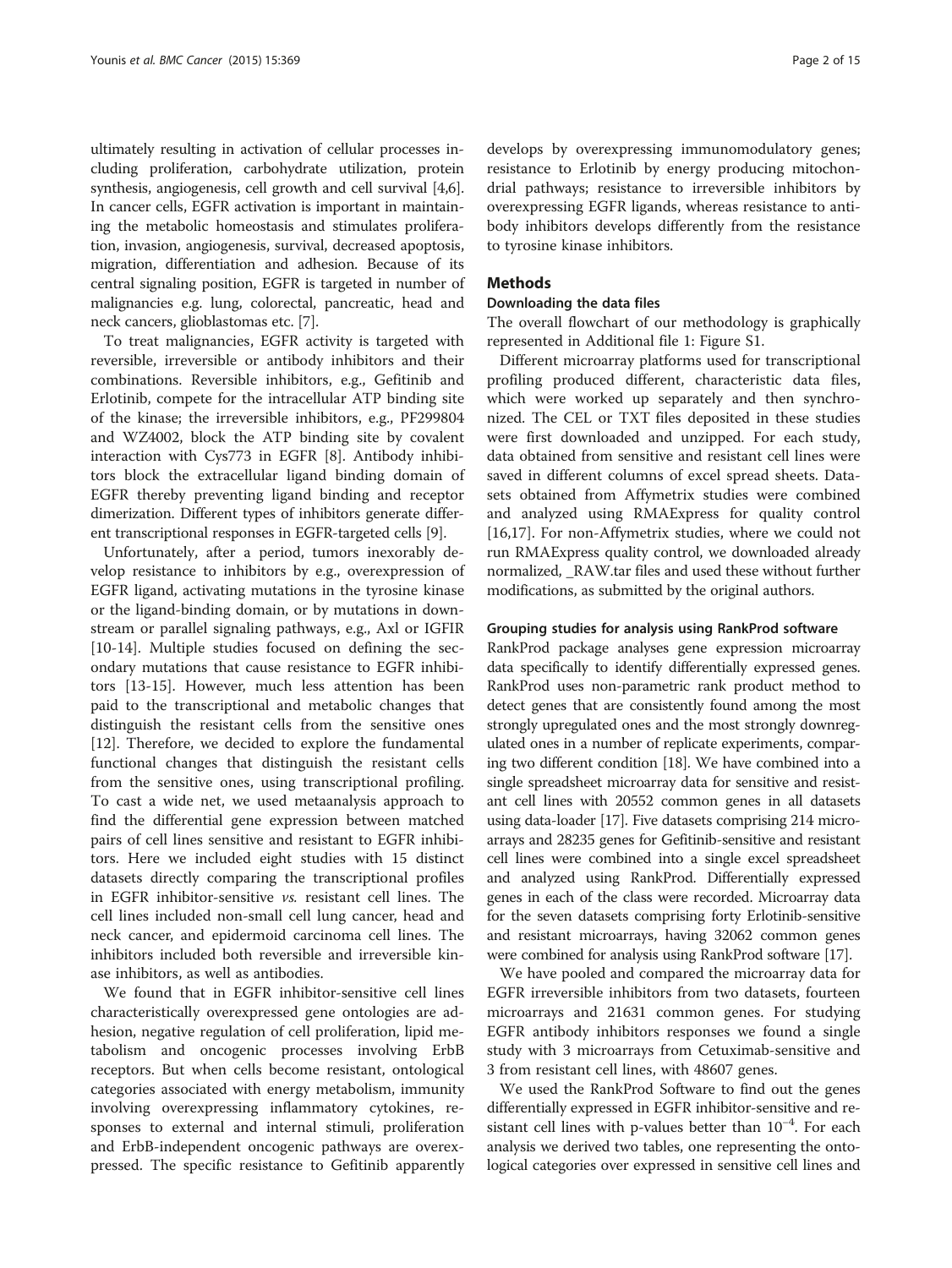second table with gene ontologies overregulated in resistant cell lines [\[18\]](#page-14-0). The results of the RankProd analysis are presented in Additional file [2](#page-13-0): Figure S2.

# DAVID analysis

We used online Database for Annotation, Visualization and Integrated Discovery (DAVID) software as described before [\[17,19](#page-14-0)]. We also generated clusters, which reduced overlaps and redundancies in regulated ontological categories, for Erlotinib-, irreversible inhibitor- and Cetuximab-sensitive and resistant cell lines. These are provided in Additional files [3,4,5,6,7,](#page-13-0) and [8](#page-13-0).

# Results

# Datasets characterization

Inhibitors have been studied principally to find out their mechanism of action in different cancer types. We here aim to study the differential gene expression in EGFR inhibitor-sensitive vs. resistant cancer cell lines. We searched GEO Datasets using key term "EGFR Resistance" and, limiting our choices to human cell lines, selected studies that directly compare transcriptional profiles of matched EGFR inhibitor-sensitive vs. resistant datasets (Table 1). We found 8 appropriate studies comprising 15 datasets and 274 microarrays. In seven datasets EGFR inhibitor-sensitive vs. resistant cell lines were compared without any other treatment. In one study comprising four datasets (GSE38310), two different types

of Erlotinib-resistant cell lines were originated from Erlotinib-sensitive cell lines and then treated either with DMSO or Erlotinib. We compared DMSO-treated sensitive cell lines with DMSO-treated resistant cell lines and Erlotinib-treated sensitive cell lines with Erlotinibtreated resistant cell lines. In a Gefitinib study comprising three datasets [\[10](#page-14-0)], sensitive and resistant cell lines were treated with Gefitinib and EGF separately or in combination (GSE34228). In one study Erlotinib-sensitive and resistant cell lines were treated with miR-7 (GSE40130). In another study, GSE38404, resistant cell lines were produced by exposing the sensitive cell lines to inhibitor for different time periods. We have combined data from all the resistant cell lines for metaanalysis.

Illumina microarrays were used in majority of datasets, comprising 3 studies and 7 datasets. In four studies, comparing four datasets Affymetrix microarrays were used. Agilent microarrays were used in one study comparing four datasets. Different studies used different types of cell lines for example Non-Small Cell Lung Cancer, Head and Neck Cancer, A431 and Skin cancer cell lines; therefore, we have also individually compared datasets from individual studies (data not shown).

Information about the type of sensitive and resistant cells, pretreatment and type of EGFR inhibitor, labeling accession number, platform, number of datasets, number of sensitive and resistant microarray chips in each dataset is summarized in Table 1.

| Table 1 EGFR inhibitors-sensitive versus resistant cell lines datasets used in metaanalysis of microarrays |  |  |  |
|------------------------------------------------------------------------------------------------------------|--|--|--|
|------------------------------------------------------------------------------------------------------------|--|--|--|

|                | Sr. No Acc. No. | Platform                         |                | Set S+R   |                 | S cell lines R Cell lines | <b>Cell Type</b>                   | Pretreatment Inhibitor |           |
|----------------|-----------------|----------------------------------|----------------|-----------|-----------------|---------------------------|------------------------------------|------------------------|-----------|
|                |                 | GSE34228 Agilent-014850          |                | 26+26 PC9 |                 | PC9GR                     | Non-Small Cell Lung Cancer         | <b>No</b>              | Gefitinib |
|                |                 |                                  | 2              | 26+26 PC9 |                 | PC9GR                     | Non-Small Cell Lung Cancer         | EGF                    | Gefitinib |
|                |                 |                                  | 3              | $26 + 26$ | PC <sub>9</sub> | PC9GR                     | Non-Small Cell Lung Cancer         | <b>IRS</b>             | Gefitinib |
|                |                 |                                  | 4              | 26+26 PC9 |                 | PC9GR                     | Non-Small Cell Lung Cancer         | EGF+IRS                | Gefitinib |
| 2              |                 | GSE10696 Affy HG_U133_Plus_2.0   | 1              | $3 + 3$   | A431            | A431GR                    | A431 cancer cell line              | <b>No</b>              | Gefitinib |
| 3              | GSE38310        | Illumina HumanHT-12<br>V3.0      |                | $3 + 3$   | <b>HCC827</b>   | $T15-2$                   | Non-Small Cell Lung Cancer         | <b>DMSO</b>            | Erlotinib |
|                |                 |                                  | $\overline{2}$ | $3 + 3$   | <b>HCC827</b>   | $T15-3$                   | Non-Small Cell Lung Cancer         | Erlotinib              | Erlotinib |
|                |                 |                                  | 3              | $3 + 3$   | <b>HCC827</b>   | $ER-3$                    | Non-Small Cell Lung Cancer         | <b>DMSO</b>            | Erlotinib |
|                |                 |                                  | 4              | $3 + 3$   | <b>HCC827</b>   | $ER-3$                    | Non-Small Cell Lung Cancer         | Erlotinib              | Erlotinib |
| $\overline{4}$ |                 | GSE40130 Illumina HumanWG-6 v3.0 |                | $2 + 3$   | HN <sub>5</sub> | FADU                      | Head and Neck cancer cell<br>lines | <b>No</b>              | Erlotinib |
|                |                 | Illumina HumanHT-12<br>V4.0      | $\mathcal{P}$  | $2 + 3$   | HN <sub>5</sub> | FADU                      | Head and Neck cancer cell<br>lines | $miR-7$                | Erlotinib |
| 5              | GSE49135        | Illumina HumanHT-12<br>V4.0      |                | $3 + 3$   | HN <sub>5</sub> | HN5ER                     | Head and Neck cancer cell<br>lines | <b>No</b>              | Erlotinib |
| 6              | GSE37699        | Affy_HG_U133A_2                  |                | $3 + 3$   | <b>NSCLC</b>    | NCI-H1975                 | Non-Small Cell Lung Cancer         | <b>No</b>              | WZ4002    |
| $\overline{7}$ |                 | GSE38404 Affy HG U133A 2         |                | $2+6$     | <b>NSCLC</b>    | PFR31,<br>PFR32           | Non-Small Cell Lung Cancer         | <b>No</b>              | PF299804  |
| 8              |                 | GSE21483 Affy HG U133 Plus 2.0   |                | $3 + 3$   | SCC1            | 1Cc8                      | Skin cancer cell line              | No.                    | Cetuximab |
|                | Total           |                                  | 15             | 274       |                 |                           |                                    |                        |           |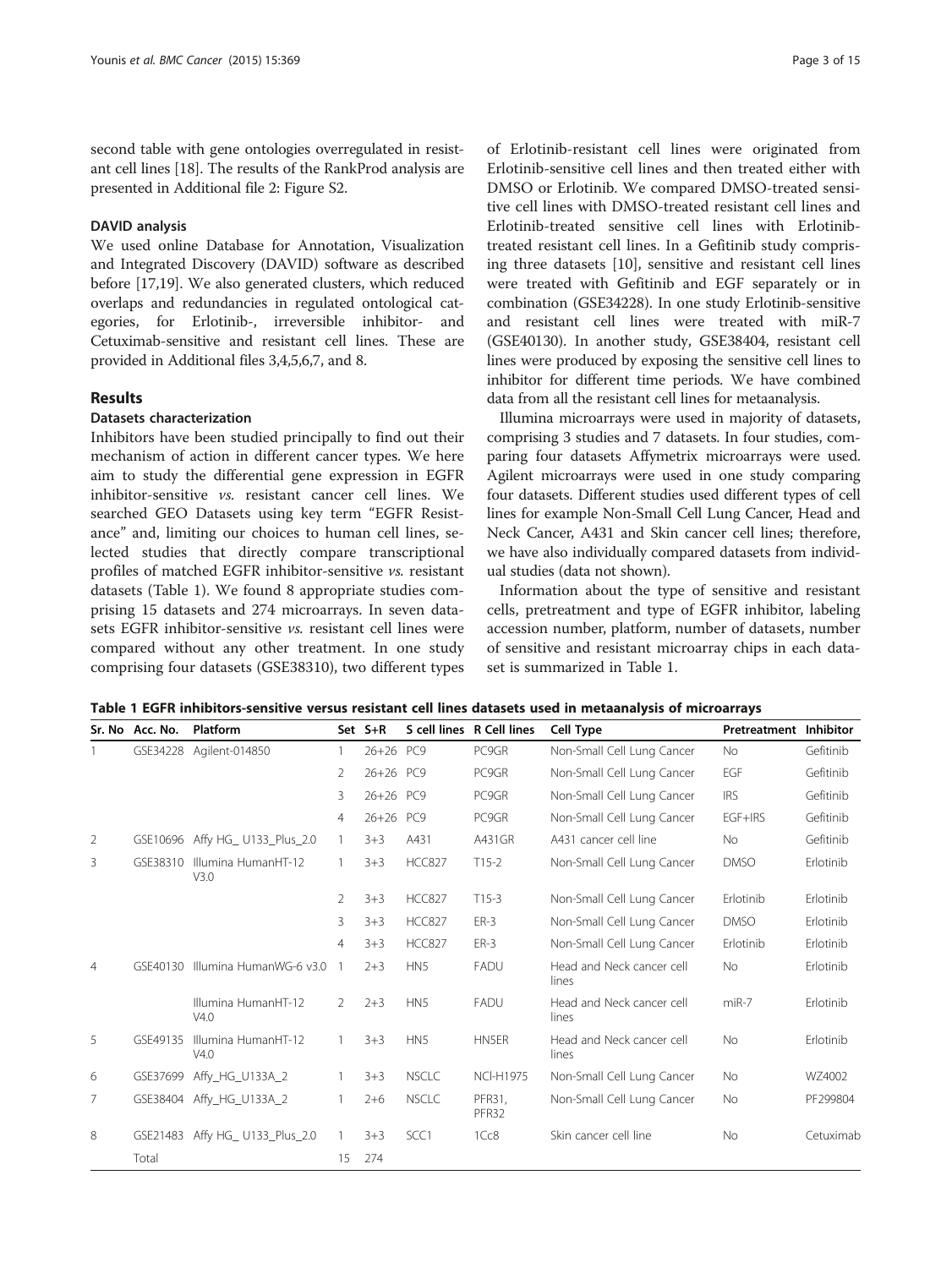We have compared these datasets using different approaches; 1) datasets comparing all EGFR inhibitorsensitive *vs.* resistant cell lines; 2) Gefitinib- and 3) Erlotinib-sensitive vs. resistant cell lines; 4) irreversible inhibitor-sensitive vs. resistant cell lines; 5) Cetuximabsensitive vs. resistant cell lines [[11](#page-14-0)]. We used RankProd software to select differentially expressed genes in these individual groups i.e. sensitive vs. resistant, with results graphically presented in (Additional file [2:](#page-13-0) Figure S2).

Ontological categories overrepresented in lists of differentially expressed genes were identified using DAVID [[19\]](#page-14-0); complete lists are given in Additional files [3, 4](#page-13-0), [5](#page-13-0), [6](#page-13-0) and [7.](#page-13-0) To condense redundancies, we have also identified clusters for differentially expressed ontological categories in the sensitive vs. Erlotinib-, Irreversible- and Cetuximab-resistant groups (see below).

# Global comparison of all EGFR inhibitors-sensitive vs. resistant cell lines

We have compared overexpressed ontological categories in all sensitive vs. resistant cell lines. Table [2](#page-4-0)a contains the 10 categories with the best p-values; in Table [2](#page-4-0)b, we selected the characteristically different categories between sensitive and resistant cells with p-values better than 10<sup>-4</sup>.

In Table [2](#page-4-0)a, we find that in the sensitive cell lines the genes related to systems involved in transport of materials across the membranes are overexpressed, whereas in the resistant cell lines the genes related to the metabolism and macromolecule biosynthesis, especially of proteins, are overexpressed. Although we have found genes associated with regulation of the protein translation in both groups, this category is more significant in the resistant cell lines. Both EGFR inhibitor-sensitive and resistant cell lines overexpress cell proliferation genes, however the sensitive cell lines tend to overexpress apoptosis and cancer-related genes as well. Interestingly, the resistant cell lines seem significantly more responsive to various endogenous and exogenous stimuli than the sensitive ones.

Oncogenesis-related genes and pathways are upregulated in both sensitive and resistant cell lines. As reported in previous studies, in sensitive cell lines tumor growth seems dependent on the oncogene activation through ErbB receptor kinases [\[15\]](#page-14-0). In contrast, in resistant cell lines often the Ras pathway is activated independently of receptors (Table [2b](#page-4-0)). We note that while Ras is considered a downstream target of EGFR signaling in noncancerous cells [\[20\]](#page-14-0), the EGFR- and Ras-associated genes comprise widely different groups (Table [2c](#page-4-0)).

Interestingly, we have observed that in the sensitive cell lines lipids are preferentially metabolized as the source of energy. But as cells become resistant, both carbohydrates and lipids are metabolized to provide energy. In addition,

resistant cell lines are inducing the expression of energy generating genes, including the oxidoreductases. This observation suggests that energy production is an important matter for development of resistant cell lines.

Genes involved in responses to various extracellular and intracellular stimuli, for example steroid hormone, hydrogen peroxide and stress, are over expressed significantly in the resistant cell lines compared to sensitive ones. These responses may be related either to cells' protection from toxins or overall cell survival, as stress and hydrogen peroxide responses prepare the cell for a toxic environment and steroids stimulate proliferation in certain cancers [\[21,22](#page-14-0)]. Those cancer cells that increase expression of genes responsive to these stimuli tend to adapt and survive [\[23\]](#page-14-0).

We have also observed that certain processes related to immunity are overexpressed in the sensitive as well as in resistant cell lines, but we found that ontological categories for these processes have significantly better p-values in the resistant ones. Further, detailed study of the genes involved in immunity revealed that the innate immunity involving the complement component system is active in sensitive cells. In contrast, the resistant cells utilize both innate and adaptive immune systems, especially involving the cytokines and chemokines (Table [2](#page-4-0)d).

In EGFR inhibitor-sensitive cell lines, cell death and proliferation are relatively suppressed. But in resistant cell lines proliferation is relatively increased, while differentiation is decreased, thus favoring cancer cells growth and persistence. Another major distinction is that sensitive cell lines strongly express adhesion-related genes, whereas in resistant cells the genes related to cell movement are overexpressed. This suggests that the resistant cells have increased tendency to metastasize, perhaps via EMT [\[13,24\]](#page-14-0).

# Comparison of Erlotinib-sensitive vs. resistant cell lines

Surprisingly, protein biosynthesis was the only ontological category in the top ten differentially expressed ones in Erlotinib-sensitive cell lines (Table [3](#page-8-0)a). In the resistant cells, we have also found mitochondria, immunity and cytoskeleton genes in the top ten ontological categories. In Erlotinib-sensitive cell lines, carbohydrate and protein metabolism genes are overexpressed with very good p-values, 10−<sup>21</sup> (Table [3](#page-8-0)b). These lines seem to utilize the maximum of their energy reservoirs from glucose and protein molecules. Conversely, in the Erlotinib-resistant cell lines, glycolysis and gluconeogenesis are suppressed and, importantly, genes related to mitochondria and mitochondrial processes are remarkably boosted. These results suggest that increased production of energy to support cellular metabolic processes and survival are very important in the development of Erlotinib resistance. From these observations we suggest that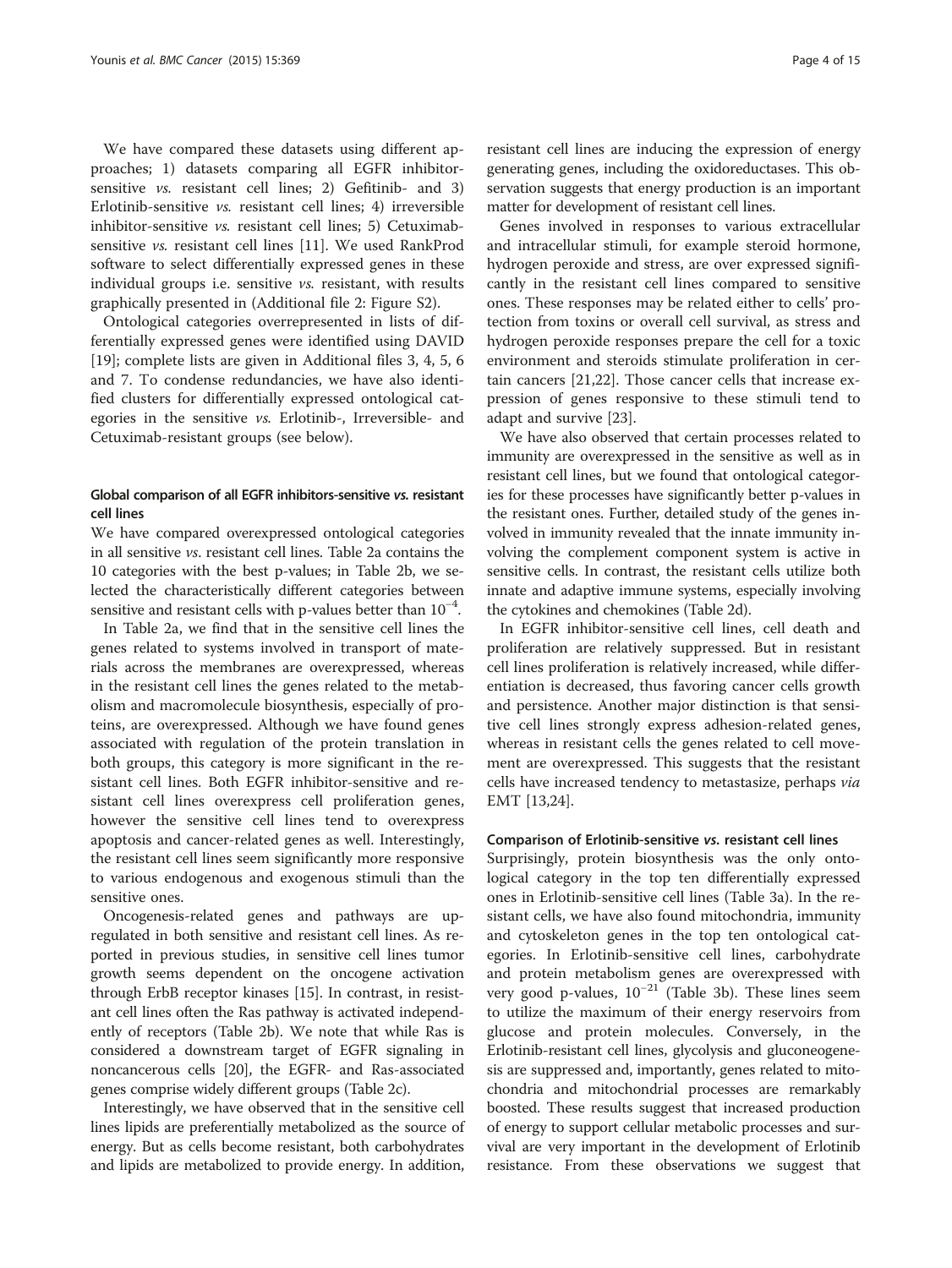|          | All studies: Overexpressed in sensitive cells             |             |              | Overexpressed in resistant cells                                                                |             |
|----------|-----------------------------------------------------------|-------------|--------------|-------------------------------------------------------------------------------------------------|-------------|
|          | Term                                                      | p-value     |              | Term                                                                                            | p-value     |
| Table 2a |                                                           |             |              |                                                                                                 |             |
| o        | Pathways in cancer                                        | 4.9E-15     | $\mathsf{T}$ | positive regulation of biosynthetic process                                                     | 3.6E-17     |
| ΜМ       | plasma membrane part                                      | $7.7E-12$   | $\mathsf{T}$ | positive regulation of cellular biosynthetic process                                            | $5.2E-17$   |
| cc       | regulation of cell proliferation                          | $1.3E-10$   | $\mathbf{T}$ | positive regulation of macromolecule Metabolic process                                          | $2.3E-16$   |
| ΜМ       | endomembrane system                                       | $1.4E-10$   | R            | response to endogenous stimulus                                                                 | 8.9E-16     |
| ΜМ       | cell fraction                                             | 2.1E-09     | $\mathbf{T}$ | positive regulation of nitrogen compound Metabolic<br>process                                   | $1.6E-15$   |
| Α        | regulation of cell death                                  | 2.2E-09     | $\mathbf{T}$ | positive regulation of macromolecule biosynthetic<br>process                                    | 9.3E-15     |
| Α        | regulation of programmed cell death                       | 2.6E-09     | cc           | regulation of cell proliferation                                                                | 4.9E-14     |
| Mt       | positive regulation of macromolecule Metabolic<br>process | 2.6E-09     | R            | response to hormone stimulus                                                                    | 6.9E-14     |
| cc       | cell proliferation                                        | 5.7E-09     | R            | response to organic substance                                                                   | $9.6E - 14$ |
| т        | protein complex biogenesis                                | 7.0E-09     | CC           | positive regulation of nucleobase, nucleoside,<br>nucleotide and nucleic acid Metabolic process | $1.2E-13$   |
| Table 2b |                                                           |             |              |                                                                                                 |             |
| Α        | negative regulation of cell death                         | 1.4E-07     | Α            | regulation of apoptosis                                                                         | $3.3E-10$   |
| AD       | cell migration                                            | 5.0E-08     | A            | negative regulation of apoptosis                                                                | $4.1E-10$   |
| AD       | cell adhesion                                             | 2.3E-07     | A            | anti-apoptosis                                                                                  | 8.1E-08     |
| AD       | localization of cell                                      | 1.2E-06     | cc           | cell cycle                                                                                      | 8.2E-06     |
| AD       | cell projection                                           | 3.2E-06     | CC           | regulation of cell size                                                                         | 3.4E-05     |
| AD       | Focal adhesion                                            | 4.3E-05     | CY           | cytoskeletal protein binding                                                                    | 3.2E-06     |
| cc       | negative regulation of cell proliferation                 | 9.0E-05     | CY           | actin cytoskeleton                                                                              | 1.0E-04     |
| cc       | regulation of DNA Metabolic process                       | 1.5E-04     | DF           | negative regulation of cell differentiation                                                     | $6.1E - 06$ |
| cc       | mitotic cell cycle                                        | 5.9E-04     | Е            | regulation of oxidoreductase activity                                                           | 5.1E-05     |
| cc       | regulation of cell size                                   | 6.4E-04     | Е            | positive regulation of oxidoreductase activity                                                  | 4.2E-04     |
| ΙM       | response to wounding                                      | 4.4E-05     | IM           | immune system development                                                                       | 1.8E-09     |
| ΙM       | immune system development                                 | $6.2E - 04$ | IM           | response to wounding                                                                            | 2.4E-08     |
| IМ       | T cell activation                                         | 6.8E-04     | IM           | regulation of cytokine production                                                               | 1.1E-07     |
| ΙM       | humoral immune response                                   | 8.4E-04     | IM           | positive regulation of immune system process                                                    | 4.3E-06     |
| M_c      | oligosaccharide Metabolic process                         | 7.0E-04     | IM           | positive regulation of cell activation                                                          | 2.6E-05     |
| M_I      | regulation of lipid Metabolic process                     | 6.8E-06     | IM           | inflammatory response                                                                           | 2.8E-05     |
| $M_l$    | phosphoinositide Metabolic process                        | 7.3E-05     | IM           | wound healing                                                                                   | 1.6E-04     |
| $M_l$    | positive regulation of lipid Metabolic process            | 1.0E-04     | ΙM           | immune response                                                                                 | 1.8E-04     |
| $M_l$    | lipid biosynthetic process                                | $1.1E - 04$ | IM           | defense response                                                                                | 4.5E-04     |
| $M_l$    | phospholipid Metabolic process                            | 2.3E-04     | IM           | regulation of production of molecular mediator<br>of immune response                            | 9.1E-04     |
| $M_l$    | cellular lipid catabolic process                          | 4.2E-04     |              | M_c monosaccharide Metabolic process                                                            | 4.3E-06     |
| $M_l$    | glycerolipid Metabolic process                            | 5.4E-04     |              | M_c hexose Metabolic process                                                                    | 1.2E-05     |
| $M_l$    | glycerophospholipid Metabolic process                     | 7.0E-04     |              | M_c glucose Metabolic process                                                                   | 5.8E-05     |
| $M_l$    | lipoprotein particle clearance                            | 9.2E-04     |              | M_c regulation of cellular ketone Metabolic process                                             | 2.0E-04     |

# <span id="page-4-0"></span>Table 2 Global comparison of the ontological categories differentially expressed in EGFR inhibitors-sensitive vs. resistant cell lines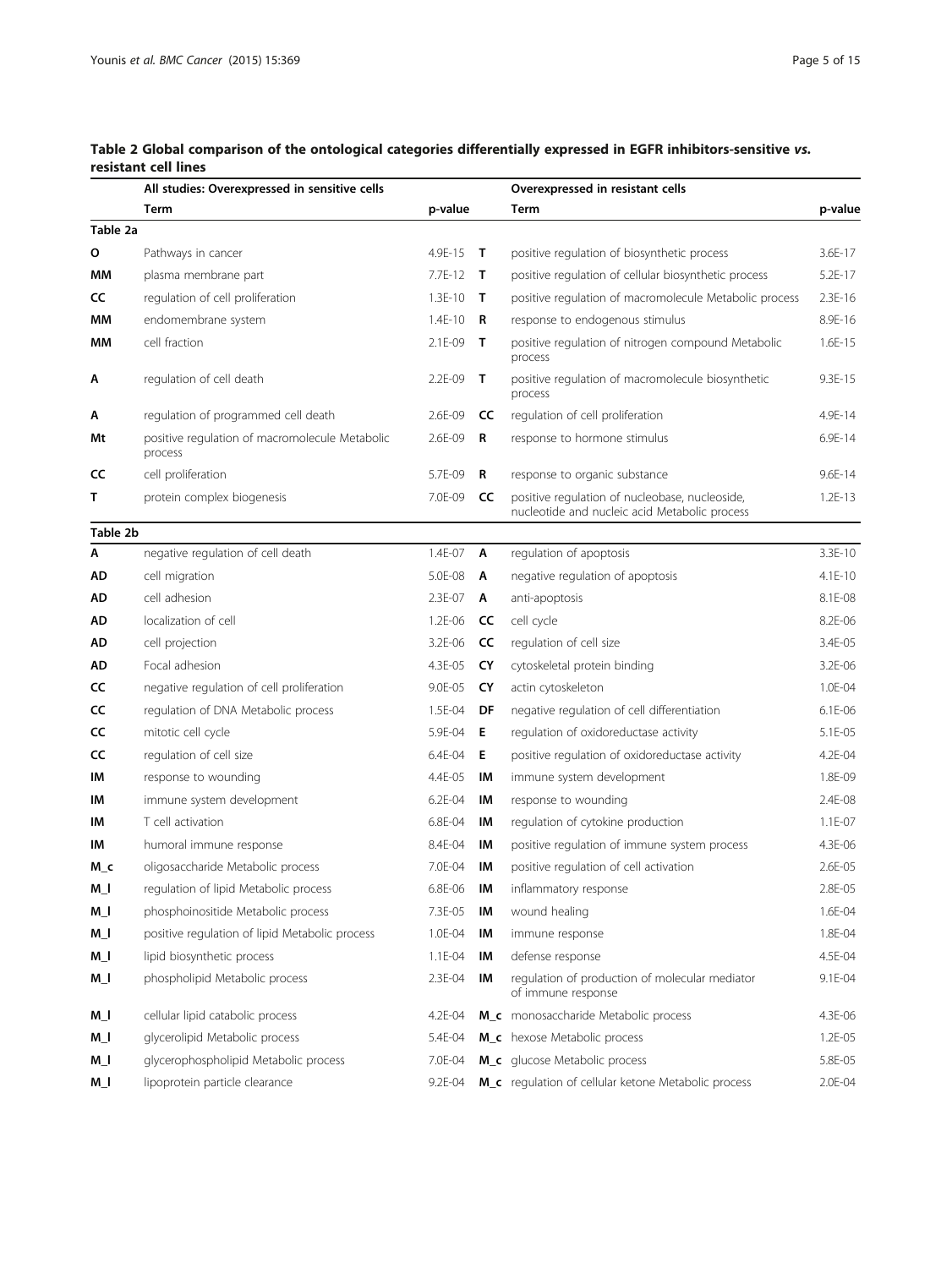# O Oncogenesis 3.4E-05 M\_l regulation of lipid Metabolic process 2.6E-07 O ErbB signaling pathway  $4.2E-04$  M\_l regulation of lipid biosynthetic process 1.1E-04 O Wnt signaling pathway 1.2E-04 M L regulation of fatty acid Metabolic process 4.2E-04 M L M\_l positive regulation of lipid Metabolic process 4.9E-04 **Legend:** 2.8E-12 **A** Apoptosis 2.8E-10 AD Adhesion **COMP Adhesion** Adhesion **O** regulation of DNA Metabolic process 1.2E-04 CC Cell cycle Cell and Cell cycle Cell Cycle Cell Cycle Cell Cycle Cell Cycle Cell Cycle 2.1E-04 CY Cytoskeleton O Oncogenesis 4.0E-04 DF Differentiation R response to steroid hormone stimulus 6.2E-12 **E** Energy **Energy Energy R** response to insulin stimulus 1.5E-07 Mt Metabolism 1.2E-06 IM Immunity R response to lipopolysaccharide 1.8E-06 M\_c Metabolism-carbohydrates R response to glucocorticoid stimulus 2.6E-06 M\_l Metabolism-lipids R response to hydrogen peroxide 1.4E-05 **MM** Membrane **R** cellular response to stress 3.1E-05 MO Motility V regulation of angiogenesis 4.6E-06 O Oncogenesis V myeloid leukocyte activation 4.4E-05 **R** Response to stimuli **R** Response to stimuli **R** Response to stimuli **V** positive regulation of angiogenesis 4.2E-04 T Transcription/translation **V** Vasculogenesis Sensitive **Resistant**

# Table 2 Global comparison of the ontological categories differentially expressed in EGFR inhibitors-sensitive vs. resistant cell lines (Continued)

# Table 2c

# ErbB Signalling pathway Ras protein signal transduction

BCL2-associated agonist of cell death v-ral oncogene homolog A mitogen-activated protein kinase 9 FERM, RhoGEF and pleckstrin domain phosphoinositide-3-kinase beta nischarin nischarin glycogen synthase kinase 3 beta IGF1 (somatomedin C) c-abl oncogene 1 and the contract of the Rho GTPase activating protein 6 mitogen-activated protein kinase 8 ras homolog gene family, member A ribosomal protein S6 kinase myosin IXB mitogen-activated protein kinase 10 mitogen-activated protein kinase 1 phosphoinositide-3-kinase alpha GRB2-related adaptor protein 2 phospholipase C, gamma 1 and a Rho GTPase activating protein 5 CDK inhibitor 1A (p21, Cip1) soc-2 suppressor of clear homolog epiregulin mitogen-activated protein kinase 14 phosphoinositide-3-kinase subunit 5 contained the subset of the subset of the subset of the subset of the subset of the subset of the subset of the subset of the subset of the subset of the subset of the subset of the subs v-erb-b2 oncogene homolog 2 contract to the CDC42 effector protein

# v-crk sarcoma virus CT10  $\alpha$  X-associated ankyrin-containing protein v-myc oncogene homolog ropporin, rhophilin associated protein 1B v-aktoncogene homolog 1 and 1 fibroblast growth factor 2 (basic)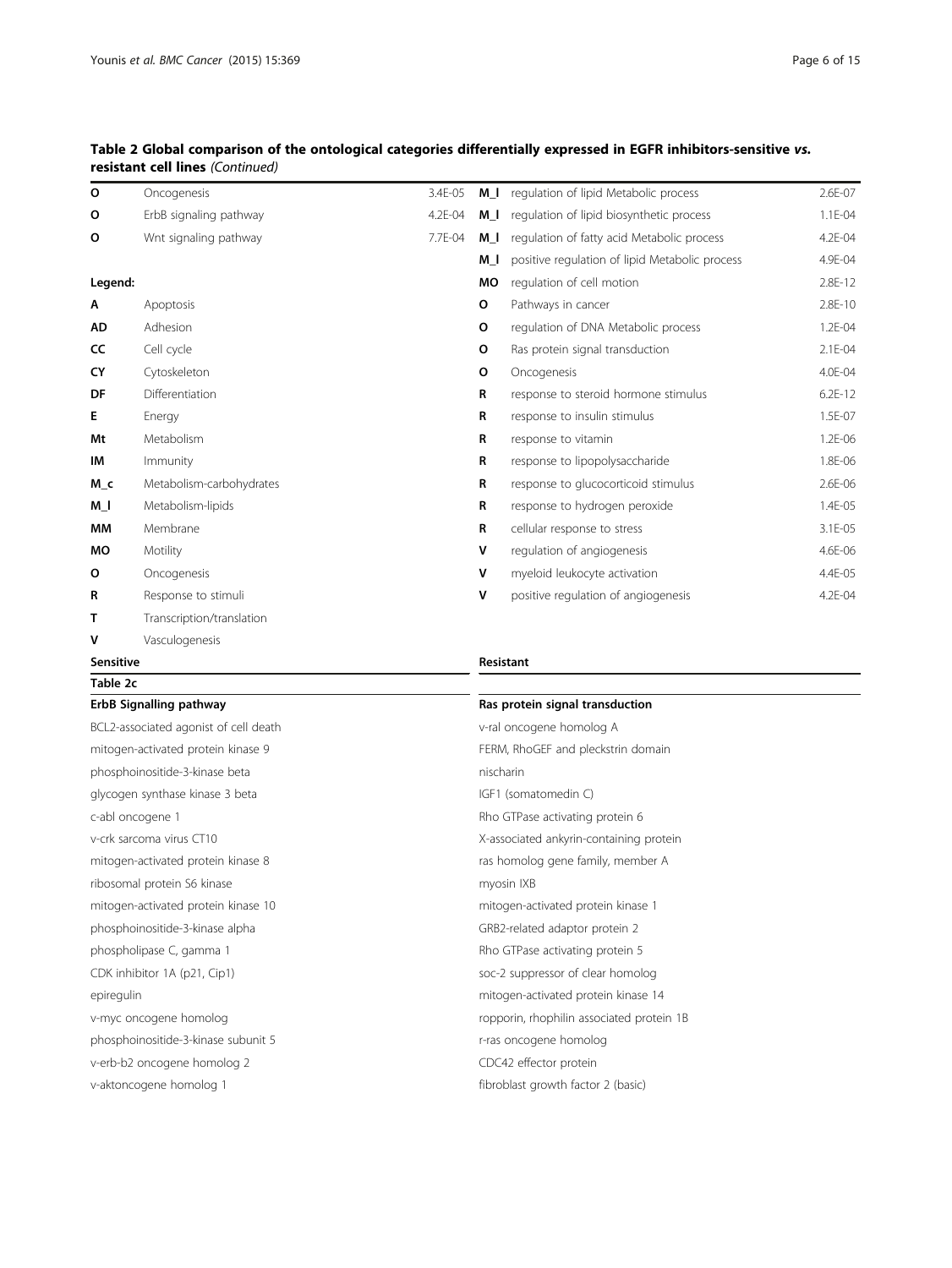# Table 2 Global comparison of the ontological categories differentially expressed in EGFR inhibitors-sensitive vs. resistant cell lines (Continued)

| calcium/calmodulin-dep. protein kinase II | G protein alpha 12                       |
|-------------------------------------------|------------------------------------------|
| protein kinase C, alpha                   | parathyroid hormone                      |
| neuregulin 1                              | GRB2-related adaptor protein             |
| NCK adaptor protein 1                     | muscle RAS oncogene homolog              |
| PTK2 protein tyrosine kinase 2            | WAS protein family, member 2             |
| phosphoinositide-3-kinase delta           | SHC transforming protein 1               |
| betacellulin                              | MAPKAP 2                                 |
| ribosomal protein S6 kinase 2             | Rho quanine nucleotide exchange factor 3 |
| jun oncogene                              | ATP-binding cassette, member 1           |
| p21 (Cdc42/Rac)-activated kinase 2        | cofilin 1 (non-muscle)                   |
| translation initiation factor 4E binding  | CDC42 effector protein 4                 |
| phospholipase C, gamma 2                  | neurofibromin 1                          |
|                                           | neurotrophic tyrosine kinase, type 1     |
|                                           | ral GDF stimulator-like 2                |

# Sensitive **Resistant** Table 2d

# Complement System complement component 2 complement component 1, q A chain complement component 3a receptor 1 complement component 1, q B chain complement component 7 complement factor H complement component 8, alpha complement component 8, beta complement component 9 complement factor B complement factor H complement factor I

# Chemokines

chemokine (C-C motif) ligand 2 chemokine (C-C motif) ligand 13 chemokine (C-C motif) ligand 22 chemokine (C-C motif) ligand 19 chemokine (C-C motif) ligand 23 chemokine (C-C motif) ligand 2 chemokine (C-C motif) ligand 24 chemokine (C-C motif) ligand 20 chemokine (C-C motif) receptor 5 chemokine (C-C motif) ligand 8

# Interleukins

interleukin 1, alpha interleukin 1 family, member 6 interleukin 10 interleukin 1, alpha interleukin 2 receptor, alpha interleukin 1, beta

linker for activation of T cells

chemokine (C-C motif) receptor 5 chemokine (C-X-C motif) ligand 1 chemokine (C-X-C motif) ligand 13 chemokine (C-X-C motif) ligand 6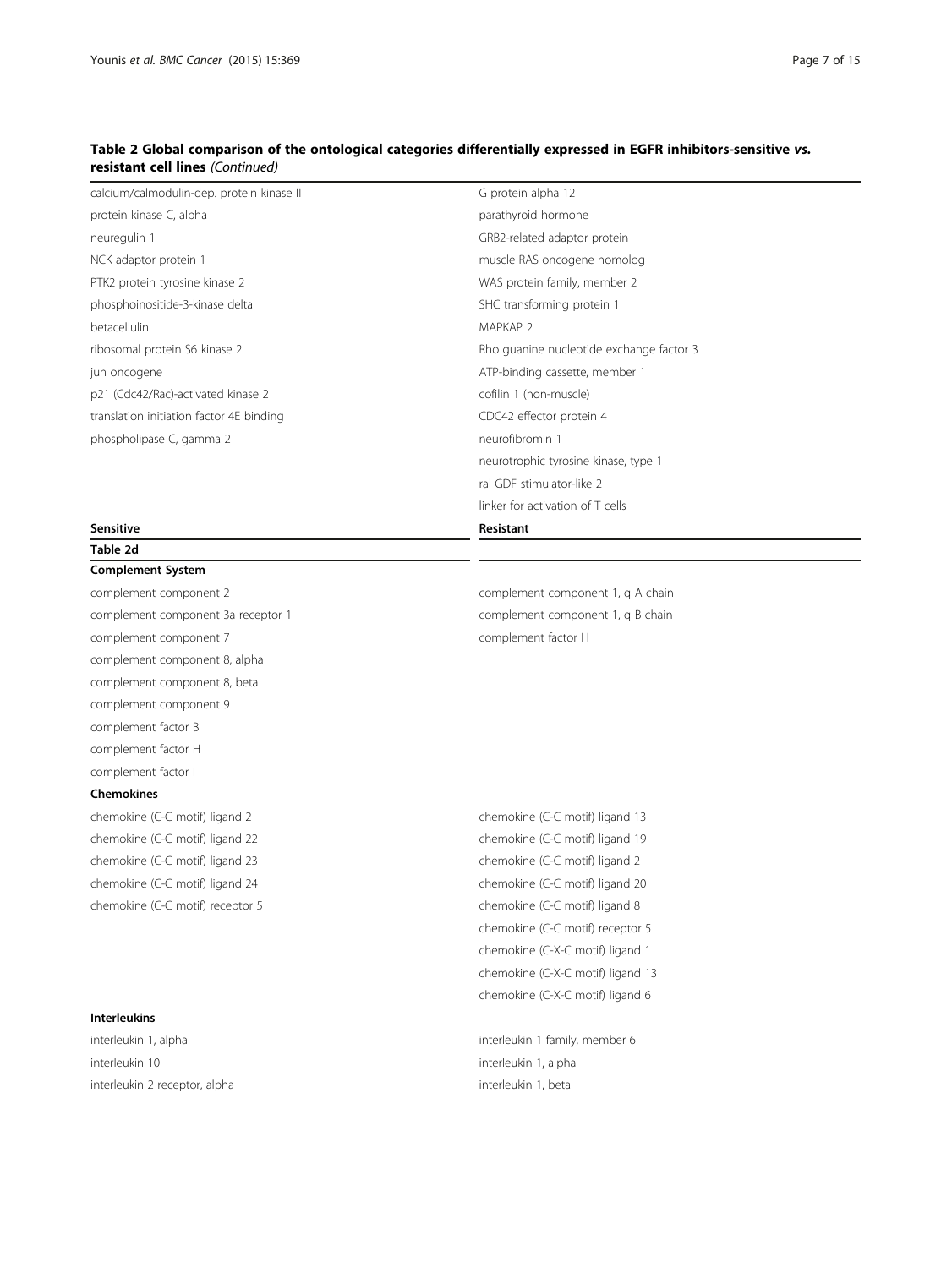| interleukin 6 (interferon, beta 2) | interleukin 10                     |  |
|------------------------------------|------------------------------------|--|
| interleukin 8                      | interleukin 10 receptor, beta      |  |
|                                    | interleukin 13                     |  |
|                                    | interleukin 22                     |  |
|                                    | interleukin 5                      |  |
|                                    | interleukin 6 (interferon, beta 2) |  |
|                                    | interleukin 9                      |  |

Table 2 Global comparison of the ontological categories differentially expressed in EGFR inhibitors-sensitive vs. resistant cell lines (Continued)

The data represent the ontological and functional categories identified as overrepresented in the lists of differentially expressed genes, when compared to all genes in the human genome. The lists are provided by the DAVID analysis program [\[17,19](#page-14-0)]. a) Top ten categories with best p-values. b) Selected categories with p-value better than 10 $4$ . For complete list of categories with p-values better than 10 $4$  see Additional file [3](#page-13-0); the selected categories represent our choices as the ones that illustrate the best differences between resistant and sensitive cell lines. c) Genes expressed in ErbB signaling pathway and Ras protein signal transduction ontologies of sensitive and resistant cell lines respectively. d) Genes expressed in immune system development of sensitive versus resistant cell lines.

energy level could be the limiting factor for the tumor cells survival in the presence of EGFR inhibitors.

# Comparison of Gefitinib-sensitive vs. resistant cell lines

In the Table [4a](#page-9-0), we show that the cancer-related genes and pathways are preferentially activated in the sensitive cell lines. But in the cells resistant to Gefitinib, the ontological categories related to macromolecule biosynthesis, specifically of proteins, are most significantly overexpressed. Apparently, the sensitive cell lines have higher tendency for attachment, as the adhesion related genes are upregulated in these, whereas the resistant cell lines are significantly more responsive to endogenous and exogenous stimuli. In the sensitive cell lines ontological categories related to cell cycle, metabolism of proteins and signaling are also up regulated, but the p-values are not as significant as in the resistant cell lines. Tumor related pathways and cell cycle-related genes are also relatively upregulated in resistant cell lines.

Interestingly, we have not found any ontological category related to immune system development overexpressed in the sensitive cell lines. In contrast, in the resistant cell lines immunity systems, specifically biosynthesis of cytokines genes, are boosted (Table [4b](#page-9-0)). This suggests that Gefitinibresistant cell lines use cytokines of the immune systems to develop resistance against Gefitinib and thus maintain tumor cells growth and progression [\[25](#page-14-0)].

In resistant cells the ontological categories related to responses to various stimuli and angiogenesis were robustly and consistently overexpressed. We have also found increased expression of genes responsive to reactive oxygen species, which ultimately tends to activate apoptosis and immunity pathways in these cells. Expression of genes related to hypoxia has also been seen in the resistant cell lines, which may increase their drug resistance and ultimately their growth rate [[26\]](#page-14-0).

Both in Gefitinib-sensitive and in resistant cell lines proliferation and apoptosis are regulated. However, in the resistant cell lines, the cell death processes are negatively regulated and the cell division is enhanced, suggesting that resistant cell lines have higher propensity to survive. Meanwhile, responses to various endogenous and exogenous stimuli are enhanced, maybe to cope with stresses from environment. In addition, immunity genes and cytokine biosynthesis are upregulated to help cancer cells to survive and grow.

Interestingly, we have observed that lipid metabolism genes are prominent in the sensitive cell lines, whereas oxidoreductases, as well as both glucose and lipid metabolism, i.e. genes related to production of energy, are more prominent in the resistant cell lines. Energy requirements for the tumor cells are met preferentially by formation of new blood vessels but also by glucose and lipid metabolism.

# Comparison of sensitive vs. resistant cell lines obtained using irreversible EGFR inhibitors

We have combined the microarray data from the cell lines selected as resistant to irreversible EGFR inhibitors WZ4002 and PF299804. Unexpectedly, in the top ten categories from the sensitive cell lines, genes related to membrane systems are found (Table [5](#page-10-0)a). In contrast, the extracellular region-related ontological categories are upregulated in the resistant cell lines. Cell cycle and lipid metabolism categories are relatively upregulated in the sensitive cell lines, similar to what was observed in reversible EGFR inhibitors-sensitive cell lines (Table [4](#page-9-0)b). Ontological categories related to cell division were found in both groups, however, in the resistant cell lines, cell division is positively regulated with better p-value than in sensitive cell lines. Importantly, the immunity genes are relatively overexpressed in resistant cell lines, reinforcing our observation that cytokine overexpression is one of the survival strategies gained by resistant cell lines (Table [5b](#page-10-0)).

Surprisingly, we found increased expression of EGFR ligands in cells selected using irreversible inhibitors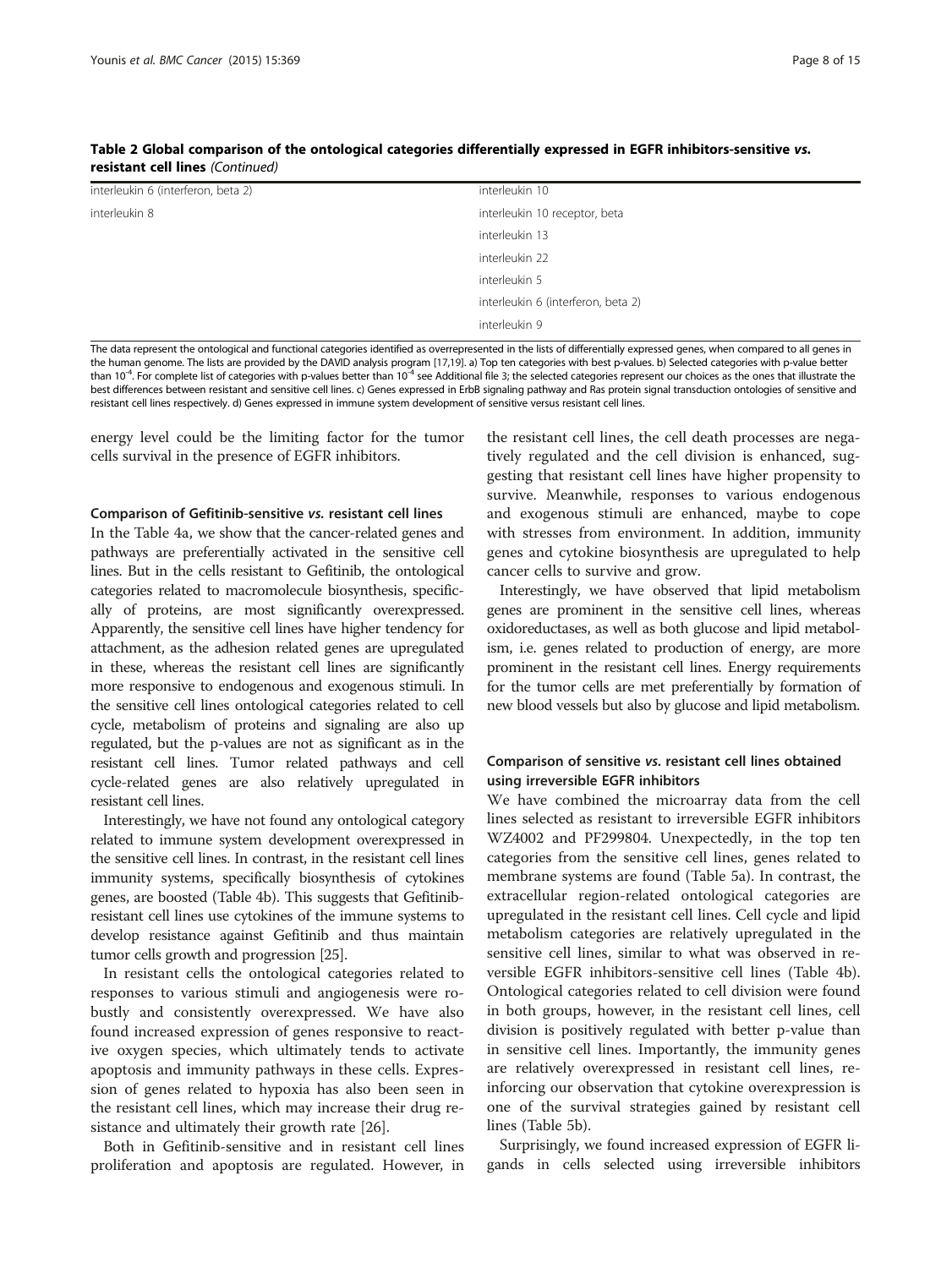|              | Erlotinib: Overexpressed in sensitive cells |         |    | Overexpressed in resistant cells                       |             |
|--------------|---------------------------------------------|---------|----|--------------------------------------------------------|-------------|
|              | <b>Term</b>                                 | p_value |    | Term                                                   | p_value     |
| Table 3a     |                                             |         |    |                                                        |             |
| T            | translation                                 | 5.6E-62 |    | cytosol                                                | 3.0E-20     |
| T            | translational elongation                    | 6.3E-45 | T  | translational elongation                               | $3.1E-18$   |
| Т            | structural constituent of ribosome          | 1.0E-43 | T  | structural constituent of ribosome                     | $3.4F - 18$ |
|              | cytosol                                     | 3.7E-41 | T. | ribosomal subunit                                      | 3.5E-17     |
| $\mathsf{T}$ | ribosome                                    | 4.5E-41 | T. | cytosolic ribosome                                     | $2.4E-16$   |
| т            | 3' -UTR-mediated translational regulation   | 3.8E-40 | E  | mitochondrion                                          | $1.5E-15$   |
| т            | ribonucleoprotein complex                   | 5.0E-40 | T  | Ribosome                                               | $2.6E-14$   |
| $\mathsf{T}$ | Ribosome                                    | 4.6E-37 | T. | ribosome                                               | $2.6E-14$   |
| T            | ribosomal subunit                           | 9.9E-36 | IM | Influenza Infection                                    | $4.2E - 14$ |
| T            | Protein biosynthesis                        | 2.0E-33 | CY | intracellular non-membrane-bounded organelle           | $8.2E-13$   |
| Table 3b     |                                             |         |    |                                                        |             |
| CC           | Cell cycle                                  | 1.8E-04 | CC | mitotic cell cycle                                     | 3.2E-08     |
| Е            | mitochondrion                               | 2.4E-10 | CC | M phase of mitotic cell cycle                          | $9.1F - 06$ |
| E            | intramolecular oxidoreductase activity      | 4.4E-04 | CY | actin cytoskeleton                                     | 5.3E-06     |
| M_c          | glycolysis                                  | 2.1E-07 | E. | mitochondrial inner membrane                           | $7.1E-12$   |
| M_c          | Metabolism of carbohydrates                 | 3.3E-06 | Е  | mitochondrial envelope                                 | $7.2E-12$   |
| M_c          | carbohydrate catabolic process              | 7.5E-05 | E  | oxidative phosphorylation                              | $1.5E-10$   |
| M_c          | Glycolysis / Gluconeogenesis                | 1.7E-04 | Е  | hydrogen ion transmembrane transporter activity        | 1.8E-10     |
| M_c          | glucose metabolic process                   | 6.4E-04 | E  | generation of precursor metabolites and energy         | 3.4E-10     |
| T            | Metabolism of proteins                      | 5.4E-29 | E  | Oxidoreductase                                         | $6.6E-10$   |
| $\mathsf{T}$ | ribosome biogenesis                         | 6.6E-21 | Е  | Dehydrogenase                                          | 3.9E-09     |
| T            | ncRNA metabolic process                     | 4.7E-19 | E  | Integration of energy metabolism                       | $1.6F - 06$ |
| Т            | mitochondrial ribosome                      | 4.0E-05 | E  | electron transport chain                               | 1.8E-05     |
|              |                                             |         | E  | mitochondrial lumen                                    | 1.9E-04     |
|              |                                             |         | E  | mitochondrial matrix                                   | 1.9E-04     |
|              |                                             |         | E  | NADH dehydrogenase (ubiquinone) activity               | 2.3E-04     |
|              |                                             |         | E  | mitochondrial ATP synthesis coupled electron transport | 2.8E-04     |
|              |                                             |         | т  | Metabolism of proteins                                 | 2.7E-09     |
|              |                                             |         | т  | Protein biosynthesis                                   | $1.6F - 07$ |
|              |                                             |         | т  | Gene Expression                                        | 1.5E-06     |

<span id="page-8-0"></span>Table 3 Comparison of ontological categories differentially expressed in Erlotinib-sensitive vs. resistant cell lines, using DAVID program

a) Top ten categories with best p-values. b) Selected categories with p-value better than 10<sup>-[4](#page-13-0)</sup> (see Additional file 4).

(Table [5](#page-10-0)b). Perhaps these cells are still dependent on EGFR-mediated signaling cascades. This differs from observations in cell lines selected for resistance to reversible inhibitors, which use alternative pathways for oncogenes activation (Tables [2](#page-4-0)b and 3b).

# Comparison of Cetuximab-sensitive vs. resistant cell lines

For the analysis of cells selected as resistant to antibody inhibitor Cetuximab, we could find only a single study including six microarrays [[27\]](#page-14-0), which means that the statistical robustness of the results is reduced. Interestingly, we found that the differential gene expression in

Cetuximab-sensitive and resistant cell lines is quite unlike the differential gene expression seen in the cell lines obtained using tyrosine kinase inhibitors. This agrees well with our previous study documenting that the transcriptional responses to EGFR antibody inhibitors are different from those to kinase inhibitors [[9\]](#page-14-0). In sensitive cell lines, ontological categories related to immunity, cell proliferation, cell migration and response to external stimulus are overexpressed (Table [6a](#page-12-0)). In contrast, in the resistant cell lines epithelium development- and differentiationassociated gene ontologies are frequently and significantly overexpressed. Intriguing, the ontological category for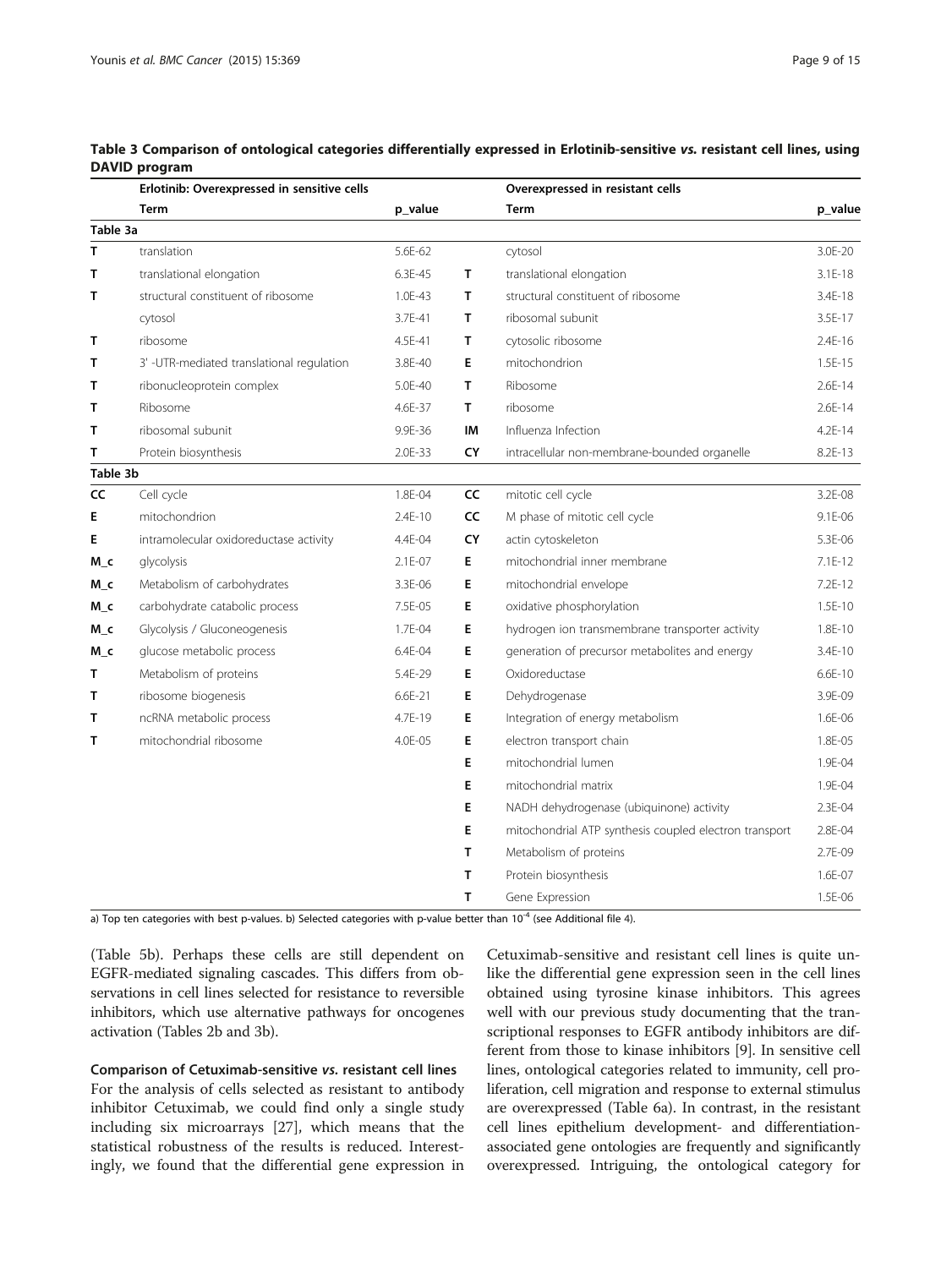<span id="page-9-0"></span>

| Table 4 Comparison of ontological categories differentially expressed in Gefitinib-sensitive vs. resistant cell lines |  |  |  |  |  |  |
|-----------------------------------------------------------------------------------------------------------------------|--|--|--|--|--|--|
|-----------------------------------------------------------------------------------------------------------------------|--|--|--|--|--|--|

|     | Gefitinib: Overexpressed in sensitive cells               |         |    | Overexpressed in resistant cells                                                                        |             |
|-----|-----------------------------------------------------------|---------|----|---------------------------------------------------------------------------------------------------------|-------------|
|     | Term                                                      | p_value |    | Term                                                                                                    | p_value     |
|     | Table 4a                                                  |         |    |                                                                                                         |             |
| o   | Pathways in cancer                                        | 6.8E-14 | т  | positive regulation of biosynthetic process                                                             | $1.7E-11$   |
| o   | Pancreatic cancer                                         | 1.2E-07 | т  | positive regulation of macromolecule metabolic process                                                  | $3.1E-11$   |
| т   | protein complex assembly                                  | 3.7E-06 | Т  | positive regulation of cellular biosynthetic process                                                    | 3.5E-11     |
| т   | protein complex biogenesis                                | 3.7E-06 | т  | positive regulation of nitrogen compound metabolic process                                              | 1.6E-10     |
| cc  | regulation of cell proliferation                          | 3.9E-06 | т  | positive regulation of macromolecule biosynthetic process                                               | 4.4E-10     |
| o   | Bladder cancer                                            | 7.8E-06 | R  | response to endogenous stimulus                                                                         | $5.1E-10$   |
| s   | regulation of protein kinase cascade                      | 8.7E-06 | CC | positive regulation of nucleobase, nucleoside, nucleotide and 3.6E-09<br>nucleic acid metabolic process |             |
| AD  | cell adhesion                                             | 9.0E-06 | R  | response to hormone stimulus                                                                            | 8.1E-09     |
| AD  | biological adhesion                                       | 9.8E-06 | o  | Pathways in cancer                                                                                      | 1.0E-08     |
| т   | positive regulation of macromolecule metabolic<br>process | 1.0E-05 | Т  | positive regulation of transcription                                                                    | 1.5E-08     |
|     | Table 4b                                                  |         |    |                                                                                                         |             |
| Α   | regulation of cell death                                  | 3.6E-05 | Α  | negative regulation of programmed cell death                                                            | 1.0E-06     |
| Α   | negative regulation of cell death                         | 4.4E-05 | CC | regulation of cell proliferation                                                                        | 3.5E-08     |
| Α   | regulation of apoptosis                                   | 7.9E-05 | CC | positive regulation of cell proliferation                                                               | 1.9E-06     |
| cc  | cell proliferation                                        | 1.6E-05 | cc | cell cycle                                                                                              | 2.7E-04     |
| M_I | regulation of lipid metabolic process                     | 3.1E-05 | CY | cytoskeleton organization                                                                               | 5.3E-06     |
| M_I | positive regulation of lipid metabolic process            | 3.4E-04 | CY | cell morphogenesis                                                                                      | 2.0E-04     |
| o   | ErbB signaling pathway                                    | 5.2E-04 | Е  | regulation of oxidoreductase activity                                                                   | 4.9E-04     |
|     |                                                           |         | HY | response to hypoxia                                                                                     | 8.7E-06     |
|     |                                                           |         | HY | response to reactive oxygen species                                                                     | 2.4E-04     |
|     |                                                           |         | HY | response to hydrogen peroxide                                                                           | 6.3E-04     |
|     |                                                           |         | ΙM | immune system development                                                                               | 4.1E-07     |
|     |                                                           |         | ΙM | regulation of cytokine production                                                                       | $9.2E - 07$ |
|     |                                                           |         | ΙM | regulation of cytokine biosynthetic process                                                             | 2.8E-06     |
|     |                                                           |         | ΙM | response to wounding                                                                                    | 7.3E-05     |
|     |                                                           |         | ΙM | positive regulation of cytokine biosynthetic process                                                    | 1.1E-04     |
|     |                                                           |         | ΙM | Signaling in Immune system                                                                              | 1.3E-04     |
|     |                                                           |         |    | M_c glucose metabolic process                                                                           | 5.1E-04     |
|     |                                                           |         | мı | regulation of lipid metabolic process                                                                   | 2.9E-04     |
|     |                                                           |         | R  | response to steroid hormone stimulus                                                                    | 4.5E-08     |
|     |                                                           |         | R  | response to nutrient levels                                                                             | 3.6E-07     |
|     |                                                           |         | R  | response to extracellular stimulus                                                                      | 6.8E-07     |
|     |                                                           |         | R  | response to drug                                                                                        | 2.5E-06     |
|     |                                                           |         | R  | response to nutrient                                                                                    | 3.7E-05     |
|     |                                                           |         | R  | response to vitamin                                                                                     | 3.7E-05     |
|     |                                                           |         | R  | response to corticosteroid stimulus                                                                     | 4.3E-05     |
|     |                                                           |         | R  | response to glucocorticoid stimulus                                                                     | $9.1E - 05$ |
|     |                                                           |         | R  | response to lipopolysaccharide                                                                          | 1.7E-04     |
|     |                                                           |         | R  | response to abiotic stimulus                                                                            | 3.4E-04     |
|     |                                                           |         | R  | negative regulation of response to external stimulus                                                    | 6.8E-04     |
|     |                                                           |         | ٧  | hemopoiesis                                                                                             | 1.2E-07     |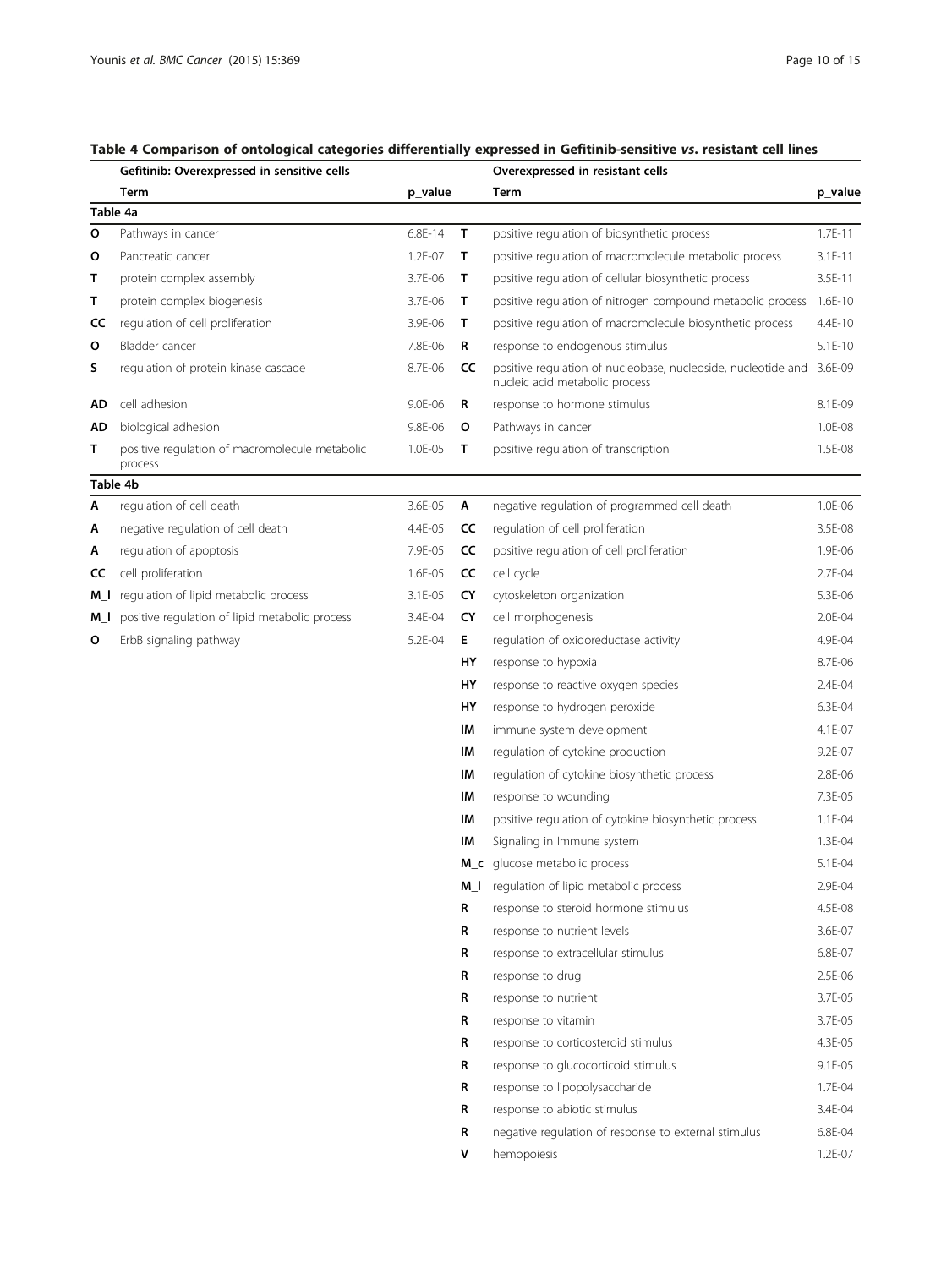| v | leukocyte differentiation  | 9.4E-06     |
|---|----------------------------|-------------|
| v | blood circulation          | 4.9E-05     |
| v | circulatory system process | 4.9E-05     |
| v | lymphocyte differentiation | 7.4E-05     |
| ٧ | regulation of angiogenesis | 1.1E-04     |
| v | blood vessel development   | $1.2E - 04$ |
| v | vasculature development    | 1.8E-04     |
|   |                            |             |

# <span id="page-10-0"></span>Table 4 Comparison of ontological categories differentially expressed in Gefitinib-sensitive vs. resistant cell lines (Continued)

a) Top ten categories with best p-values. b) Selected categories with p-value better than  $10^{-4}$  (see Additional file [5](#page-13-0)).

# Table 5 Comparison of ontological categories differentially expressed in irreversible inhibitor-sensitive vs. resistant cell lines

|            | Irreversible: Overexpression in sensitive cells |                                                       |    | Overexpression in resistant cells                       |         |  |  |  |
|------------|-------------------------------------------------|-------------------------------------------------------|----|---------------------------------------------------------|---------|--|--|--|
|            | <b>Term</b>                                     | p_value                                               |    | <b>Term</b>                                             | p_value |  |  |  |
| Table 5a   |                                                 |                                                       |    |                                                         |         |  |  |  |
| MМ         | endomembrane system                             | 3.8E-09                                               | EC | extracellular region                                    | 1.6E-08 |  |  |  |
| MМ         | Golgi apparatus                                 | 2.4E-07                                               |    | ectoderm development                                    | 3.3E-07 |  |  |  |
| MМ         | cell fraction                                   | 1.0E-05                                               | IM | response to wounding                                    | 4.3E-07 |  |  |  |
| cc         | cell division                                   | 2.1E-05                                               | EC | extracellular region part                               | 1.3E-06 |  |  |  |
| MМ         | organelle membrane                              | 3.1E-05                                               | EC | extracellular space                                     | 2.4E-06 |  |  |  |
| MМ         | nuclear envelope-endoplasmic reticulum network  | 5.9E-05                                               |    | epidermis development                                   | 8.4E-06 |  |  |  |
| R          | response to organic substance                   | 8.1E-05                                               | cc | regulation of cell proliferation                        | 1.1E-05 |  |  |  |
| MМ         | endoplasmic reticulum membrane                  | 1.0E-04                                               | cc | regulation of smooth muscle cell proliferation          | 6.5E-05 |  |  |  |
| cc         | <b>Mitosis</b>                                  | $1.1E - 04$                                           | IM | wound healing                                           | 7.3E-05 |  |  |  |
| <b>MM</b>  | 1p22.1                                          | 1.5E-04                                               | CC | positive regulation of smooth muscle cell proliferation | 1.9E-04 |  |  |  |
| Table 5b   |                                                 |                                                       |    |                                                         |         |  |  |  |
| CC         | cell cycle                                      | 3.1E-04                                               | IM | defense response                                        | 5.9E-04 |  |  |  |
| M I        | steroid metabolic process                       | 4.3E-04                                               | IM | inflammatory response                                   | 9.2E-04 |  |  |  |
|            |                                                 |                                                       | o  | epidermal growth factor receptor binding                | 2.5E-04 |  |  |  |
|            |                                                 |                                                       | O  | ErbB signaling pathway                                  | 4.2E-04 |  |  |  |
|            | Genes overexpressed in resistant cells          |                                                       |    |                                                         |         |  |  |  |
| Table 5c   |                                                 |                                                       |    |                                                         |         |  |  |  |
|            | <b>EGFR Binding ligands</b>                     | ErbB sig pathway                                      |    |                                                         |         |  |  |  |
|            | amphiregulin; amphiregulin B                    | Cas-Br-M ecotropic retroviral transforming sequence c |    |                                                         |         |  |  |  |
|            | epidermal growth factor receptor                | amphiregulin; amphiregulin B                          |    |                                                         |         |  |  |  |
| Epiregulin |                                                 | epidermal growth factor receptor                      |    |                                                         |         |  |  |  |
|            | heparin-binding EGF-like growth factor          | epiregulin                                            |    |                                                         |         |  |  |  |
|            |                                                 |                                                       |    | heparin-binding EGF-like growth factor                  |         |  |  |  |
|            |                                                 |                                                       |    | transforming growth factor, alpha                       |         |  |  |  |
|            |                                                 |                                                       |    | v-erb-b2 oncogene homolog 3                             |         |  |  |  |

a) Top ten categories with best p-values. b) Selected categories with p-value better than  $10^{-4}$  (see Additional file [6](#page-13-0)). c) Genes expressed in EGFR binding and ErbB signaling pathway ontologies in resistant cell lines.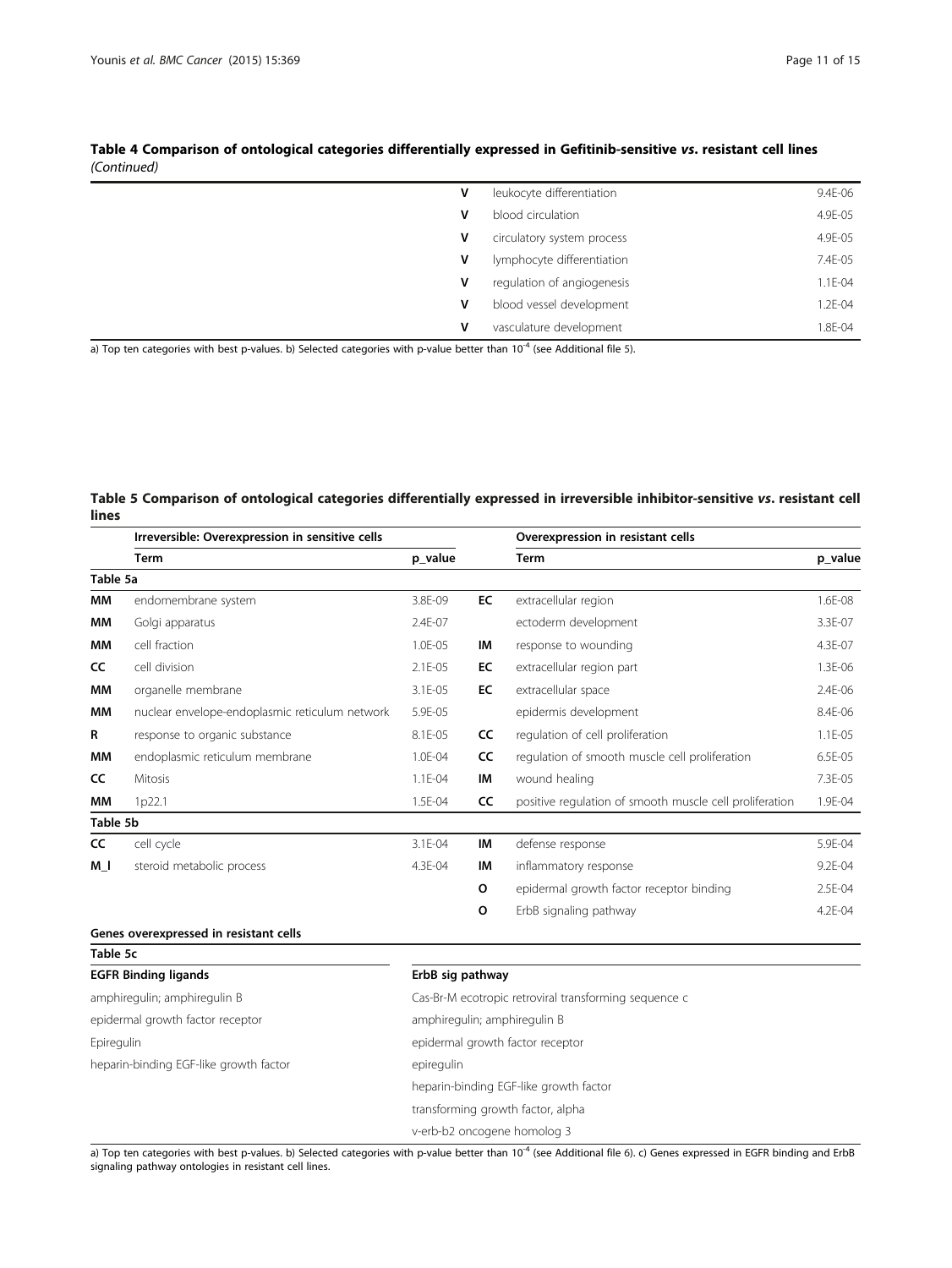wound response was overexpressed in resistant cells as well, although it had relatively less significant p-value.

In Table [6b](#page-12-0), the overregulated processes in Cetuximabsensitive cell line comprise immunity responses, signal transduction involving JAK-STAT pathway and angiogenesis. In contrast, in the resistant cell line genes for cell cycle, cell structure and reduction of transcription are increased.

# Clustering of ontological categories in sensitive vs. resistant cell lines

The charts comparing overexpressed ontological categories, although very informative, contain many redundant and overlapping ontological categories (Tables [2](#page-4-0)[,3](#page-8-0)[,4,](#page-9-0)[5](#page-10-0) and [6](#page-12-0)). To get around this problem we have clustered the ontological categories using DAVID software. Cluster outputs for Erlotinib-, irreversible inhibitor and Cetuximabsensitive versus resistant cell lines are presented in Additional file [8.](#page-13-0)

In Erlotinib-sensitive cell lines, transcription, translation and protein transport processes, marked as 'T' in Additional file [8a](#page-13-0), are statistically more significant. In contrast, we found mitochondria-related genes, designated as 'E' for 'energy', the most frequent ontological category in resistant cell lines. Ontologies related to apoptosis, 'A', are the second most upregulated category in sensitive cells. In resistant cell lines genes related to cell cycle, 'CC', and cytoskeleton, 'CY', are the most expressed categories after energy production. In sensitive cell lines apparently energy is spent for synthesizing proteins and regulating cell death processes, whereas in resistant cells energy is mainly produced and utilized in cell growth maintenance. Thus, if this hypothesis is confirmed by the laboratory approaches, energy starvation strategies could be used to treat cancer cells.

Unexpectedly, categories 'M', describing motion of cells, and 'V', denoting the vascularization and angiogenesis, were found in sensitive cell lines, whereas adhesion-related genes, 'AD', were found relatively overexpressed in resistant cell lines. We have also found that certain categories related to energy metabolism; marked as 'M-c' for metabolism of carbohydrates and 'E' for energy-related processes are also up regulated in sensitive cells (Additional file [8a](#page-13-0)).

Although extracellular region 'EC' is the top regulated category in irreversible inhibitor-resistant cell lines, important EGFR-activated cellular processes, including immunity, 'IM', angiogenesis, 'V', and cytoskeleton, 'CY', were upregulated (Additional file [8b](#page-13-0)). In sensitive cell lines membrane systems, 'MM', response to hormones, 'R', and cell cycle, 'CC', were upregulated.

In Cetuximab antibody-resistant cell lines, many ontological categories are suppressed. For example, ontological category 'IM', immunity, is statistically the most

prominent, biosynthesis of inflammatory cytokine and responses to these cytokines are specifically downregulated. We have observed that gene ontologies related to migration of the cells, marked 'M', are prominent in Additional file [8c](#page-13-0). Cell adhesion categories, designated as 'AD', are also present there but the enrichment score and p-values are comparatively less. Blood vessels development processes, 'V', are overexpressed in Cetuximabsensitive cell lines.

We have also found increased expression of signaling, 'S', apoptosis inhibition, 'A', and homeostasis-related genes, 'H', in sensitive cell lines, but not in resistant cell lines. Some of the overregulated clusters were also related to cell cycle, 'CC', transcription, 'T', and responses to external stimuli, 'R'. Ectoderm development category was overexpressed with higher p-value in antibody-resistant cell lines, reflecting epidermal cell origin. Other ontological categories were extracellular matrix 'EC' and adhesion (Additional file [8c](#page-13-0)).

As observed above, (Tables [3,](#page-8-0)[4](#page-9-0)[,5](#page-10-0) and [6](#page-12-0)), we have seen that responses of antibody-resistant cell line are rev- erse of those observed in tyrosine kinase inhibitors-resistant cell lines (comparing Additional files [8a](#page-13-0) and b with Table [6](#page-12-0)c). All ontological categories observed in Cetuximab-sensitive cell lines seem responsible for tumor cell survival and progression and were previously seen overexpressed in tyrosine kinase inhibitor-resistant cell lines.

# **Discussion**

Global metaanalysis of EGFR inhibitor-resistant vs. sensitive cell lines presented here identifies the transcriptional and metabolic differences that allow tumor cells to evade EGFRtargeted therapies. Specifically, we find that the most acute problem created by EGFR inhibition is to provide a sufficient energy supply to the proliferating and metabolizing transformed cells. This metabolic predicament for tumors was one of the first ones identified, already by Warburg in 1927 [[28](#page-14-0)]. The energy deficit caused by inhibition of EGFR is overcome by several mechanisms, e.g., by major enhancement of the mitochondrial oxidative phosphorylation in Erlotinib-inhibited cells, or by promoting vascularization and angiogenesis in Gefitinib-inhibited tumors.

In aerobic glycolysis, tumor cells produce lactate by glycolysis in the presence of oxygen and decrease the oxidative phosphorylation due to presence of an isoform of pyruvate kinase. If pyruvate kinase is in its native form, then increased oxygen uptake and oxidative phosphorylation occur and lactate formation is decreased [\[29\]](#page-14-0). In metaanalysis of Erlotinib-resistant cells we found that mitochondrial processes involving oxidative phosphorylation were upregulated. Moreover, the resistant cells recruit supplementary energy sources, inducing enzymes that catabolize carbohydrates in addition to those catabolizing lipids.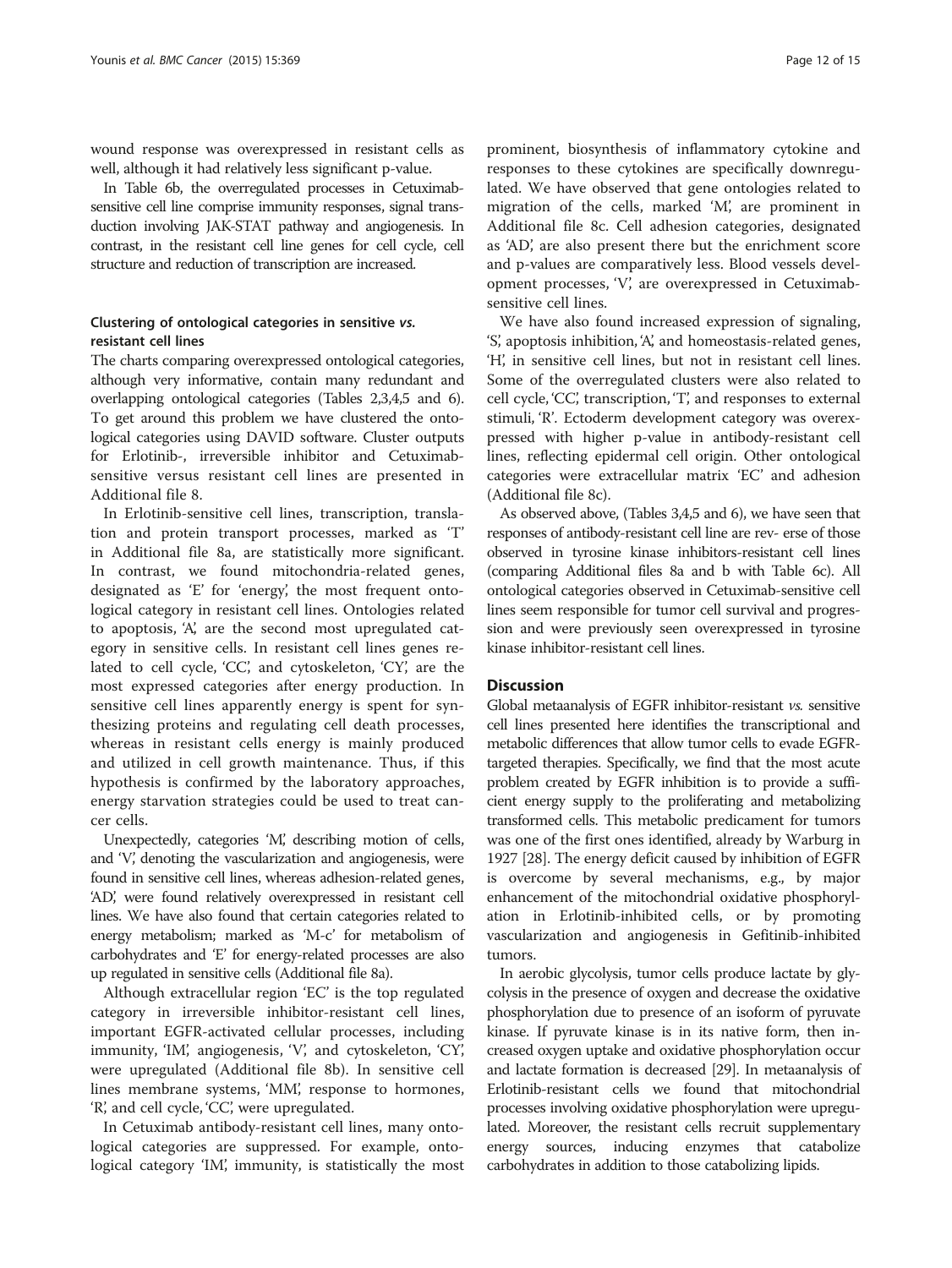|              | Cetuximab: Overexpressed in sensitive cells                 |           |    | Overexpressed in resistant cells |             |
|--------------|-------------------------------------------------------------|-----------|----|----------------------------------|-------------|
|              | <b>Term</b>                                                 | p value   |    | <b>Term</b>                      | p value     |
| Table 6a     |                                                             |           |    |                                  |             |
| IM           | response to wounding                                        | $1.3E-10$ | DF | ectoderm development             | $9.2E - 10$ |
| CC           | regulation of cell proliferation                            | 1.6E-09   | DF | epidermis development            | 1.4E-09     |
| CC           | positive regulation of cell proliferation                   | 3.5E-07   | DF | epithelium development           | 1.0E-08     |
| М            | chemotaxis                                                  | 8.9E-07   | DF | epithelial cell differentiation  | 1.5E-07     |
| M            | taxis                                                       | 8.9E-07   | DF | keratinocyte differentiation     | $6.2E - 05$ |
| M            | cell migration                                              | 1.7E-06   | DF | cornified envelope               | 6.5E-05     |
| M            | localization of cell                                        | 2.6E-06   | EC | extracellular matrix             | 7.8E-05     |
| M            | cell motility                                               | 2.6E-06   | DF | epidermal cell differentiation   | 1.2E-04     |
| M            | Cell communication                                          | 3.5E-06   | DF | peptide cross-linking            | 1.7E-04     |
| R            | regulation of response to external stimulus                 | 4.0E-06   | IM | wound healing                    | 1.7E-04     |
| Table 6b     |                                                             |           |    |                                  |             |
| IM           | inflammatory response                                       | 6.5E-06   | CC | regulation of cell proliferation | 4.3E-04     |
| IM           | wound healing                                               | 9.1E-06   | CY | Cell structure and motility      | 3.3E-04     |
| IМ           | immune response                                             | 9.8E-06   | CY | 12q12-q13                        | 6.9E-04     |
| IM           | Immunity and defense                                        | 6.7E-05   | т  | transcription repressor activity | 8.4E-04     |
| IM           | regulation of inflammatory response                         | 3.5E-04   |    |                                  |             |
| S            | Signal transduction                                         | 1.5E-05   |    |                                  |             |
| s            | Jak-STAT signaling pathway                                  | 5.1E-04   |    |                                  |             |
| s            | JAK-STAT cascade                                            | 6.7E-04   |    |                                  |             |
| $\mathsf{v}$ | regulation of vascular endothelial growth factor production | 3.2E-05   |    |                                  |             |
| v            | Angiogenesis                                                | 3.8E-05   |    |                                  |             |
| $\mathsf{v}$ | blood coagulation                                           | 5.8E-04   |    |                                  |             |

<span id="page-12-0"></span>Table 6 Comparison of ontological categories differentially expressed in Cetuximab-sensitive vs. resistant cell lines

a) Top ten categories with best p-values. b) Selected categories with p-value better than  $10^{-4}$  (see Additional file [7](#page-13-0)).

Additionally, our study proposes that EGFR tyrosine kinase inhibitors-resistant cancer cell lines express specific inflammatory cytokines and angiogenesis signals to promote vascularization and perhaps autocrine immunity stimulation as important strategy to combat cancer treatment [[13,30](#page-14-0)]. In-depth perusal of the processes enhanced in the resistant cell lines revealed involvement of interleukins and chemokines with C-X-C motif. These observations are in line with previously known facts that cancer cells use immune cells and cytokines in various ways to maintain their own proliferation [[25\]](#page-14-0). This mode of overcoming EGFR inhibition is particularly prominent in cells selected for Gefitinib resistance.

Perhaps expectedly, while the sensitive cell lines depend on the ErbB-dependent signaling, resistant ones circumvent this pathway and, at least in some cases, rely on the Ras pathway. Parenthetically, the mutations that confer EGFR inhibitor resistance generally occur in EGFR, seldom in Ras. In targeted therapy, as is case of EGFR inhibition, small molecules targeting tyrosine kinase domain of EGFR or monoclonal antibodies specifically blocking the ligand binding site are used. In some tumors, ErbB-independent signaling is sustained by activation of downstream molecules, for example Ras, PKI3CA and BRAF [\[15,21,31-34\]](#page-14-0). Correspondingly, we find that in EGFR inhibitor-resistant cell lines, Ras-dependent oncogenic pathways are preferentially expressed as a strategy to overcome the EGFR inhibition (Table [2](#page-4-0)b). Detailed analysis of the ErbB and Ras pathway genes enhanced in the sensitive and resistant cell lines respectively, revealed that genes involved in these ontological categories are quite dissimilar (Table [2](#page-4-0)d).

Interestingly, we found that irreversible inhibitors of the EGFR signaling pathway increased in resistant cell lines the expression of multiple EGFR ligands (Table [5b](#page-10-0),c). This seems to be an important alternative to other modes of overcoming EGFR inhibition [\[11,35\]](#page-14-0).

Hypoxia stimulates various processes in cancer cells including vascularization, growth factor signaling, genetic instability, cell survival, metastasis, cell death and antitumor drug resistance, in general favoring tumor survival and propagation [\[36](#page-14-0)]. The cells in surrounding areas of low oxygen are considered resistant to antitumor drugs mainly due to non-availability of drug, change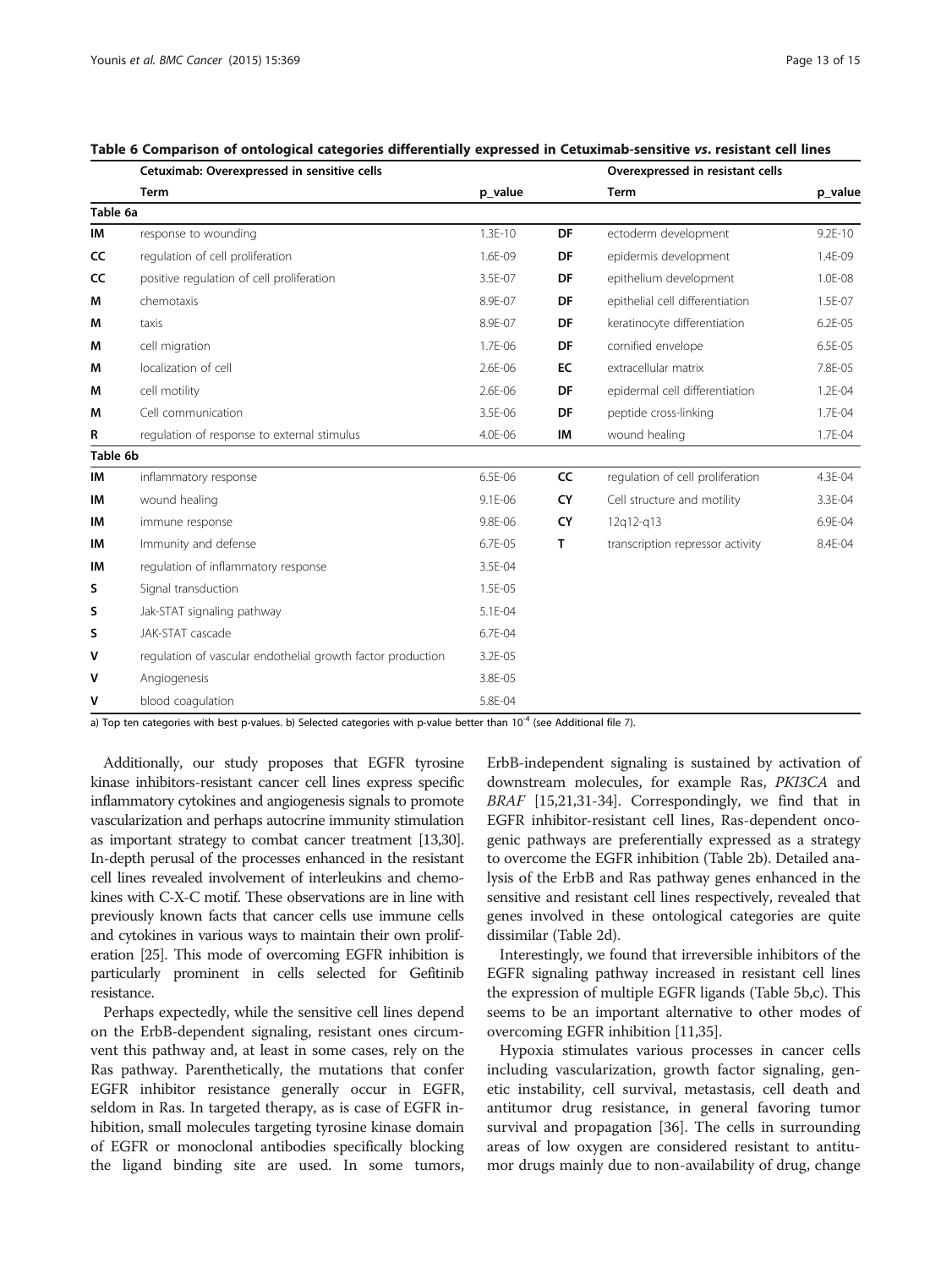<span id="page-13-0"></span>in responses to drug, induction of drug-resistant genes, increase in mutations, angiogenesis and metastasis genes enhancement [\[26](#page-14-0)]. Metaanalysis comparing data from Gefitinib-sensitive versus resistant cell lines revealed that gene ontologies responsive to lower oxygen levels are specifically upregulated in resistant cell lines thus favoring survival. This finding further supports our observation that use of different inhibitors results in different, specific strategies to resist the antitumor targeted therapy.

An important caveat in this analysis stems from the fact that few of the studies, namely GSE34228 and GSE38310 for Gefitinib and Erlotinib, respectively, dominate the metaanalysis by overwhelming numbers of microarrays. Therefore, we cannot claim at this point that it is the resistance to Gefitinib that specifically produces the described changes in all cell lines selected for resistance to Gefitinib, and mutatis mutandis, the same for Erlotinib. However, we note that both GSE34228 and GSE38310 compared Non-Small Cell Lung Cancer lines, so the characteristic differences between Gefitinib- vs. Erlotinib-selected resistance cannot be ascribed to different cell types. Additional data are needed to corroborate or refute inhibitor-specific characteristics of resistant cells. That said, our previous metaanalysis demonstrated that different inhibitors, although working by ostensibly same mechanisms, cause identifiably different transcriptional responses, which allows for inhibitor-specific developments of resistance as well.

# Conclusions

This metaanalysis of transcriptional and metabolic differences between EGFR inhibitor-resistant vs. sensitive cell lines identifies changes that allow tumor cells to evade EGFR-inhibition. The use of different inhibitors results in different, specific strategies to resist the antitumor therapy. Common pathways are upregulated in cell lines resistant to inhibitors targeting the kinase domain of EGFR, however, there are certain processes uniquely expressed against some of the inhibitors but, apparently, not others. The development of resistance to antibody inhibitors can vary significantly.

We found that the most acute problem created by EGFR inhibition is to provide a sufficient energy supply to the cells. The energy deficit can be overcome by several routes, e.g., by boosting mitochondrial oxidative phosphorylation, or by promoting vascularization and angiogenesis.

Further study of sensitive and resistant cancer cell lines responses to additional EGFR inhibitors will improve our understanding of drug resistance development and thus lead to improved anticancer treatment strategies. For example, use of mitochondrial blockers with Erlotinib, immunity blockers with Gefitinib, or combining tyrosine

kinase inhibitors with antibody inhibitors, may avoid development of resistance to EGFR inhibitors.

# Additional files

[Additional file 1: Figure S1.](http://www.biomedcentral.com/content/supplementary/s12885-015-1337-3-s1.pdf) Flow chart of metaanalysis procedure.

[Additional file 2: Figure S2.](http://www.biomedcentral.com/content/supplementary/s12885-015-1337-3-s2.pdf) Differentially expressed genes in sensitive cell lines vs. resistant cell lines. Top panels genes overexpressed in resistant cell lines, bottom panels genes overexpressed in sensitive cell lines. a) All studies. b) Gefitinib. c) Erlotinib. d) Irreversible inhibitors. e) Cetuximab.

[Additional file 3:](http://www.biomedcentral.com/content/supplementary/s12885-015-1337-3-s3.zip) Ontological categories characteristically expressed in EGFR inhibitors-sensitive vs. resistant cell lines.

[Additional file 4:](http://www.biomedcentral.com/content/supplementary/s12885-015-1337-3-s4.zip) Ontological categories characteristically expressed in Erlotinib-sensitive vs. resistant cell lines.

[Additional file 5:](http://www.biomedcentral.com/content/supplementary/s12885-015-1337-3-s5.zip) Ontological categories characteristically expressed in Gefitinib-sensitive vs. resistant cell lines.

[Additional file 6:](http://www.biomedcentral.com/content/supplementary/s12885-015-1337-3-s6.zip) Ontological categories characteristically expressed in irreversible inhibitors-sensitive vs. resistant cell lines.

[Additional file 7:](http://www.biomedcentral.com/content/supplementary/s12885-015-1337-3-s7.zip) Ontological categories characteristically expressed in Cetuximab-sensitive vs. resistant cell lines.

[Additional file 8:](http://www.biomedcentral.com/content/supplementary/s12885-015-1337-3-s8.zip) a. Cluster analysis for Erlotinib Sensitive vs. regulated analysis using DAVID software. For complete lists see Additional file 4. Additional files 8b and 8c Clusters of differentially expressed gene ontologies in irreversible inhibitor- and Cetuximab-sensitive vs. resistant cell lines, respectively. For complete lists see Additional files 6 and 7.

## Competing interests

The authors declared that they have no competing interests.

# Authors' contributions

SY carried out the data acquisition and analysis and drafted the manuscript. QJ participated in the study design and helped to draft the manuscript. MB conceived of the project, designed the study and wrote the manuscript. All authors read and approved the final manuscript.

# Financial support

IRSIP, Higher Education Commission, Islamabad, Pakistan, and the R.O.Perelman Department of Dermatology, NYU Medical School, New York, USA.

# Author details

<sup>1</sup>The R.O.Perelman Department of Dermatology, New York, USA. 2 Department of Biochemistry and Molecular Pharmacology, New York, USA. <sup>3</sup>NYU Cancer Institute, NYU Langone Medical Center, New York, USA 4 Department of Biochemistry, Quaid-i-Azam University, Islamabad 45320, Pakistan. <sup>5</sup>NYU School of Medicine, 455 First Avenue, New York 10016, USA

# Received: 4 December 2014 Accepted: 22 April 2015 Published online: 07 May 2015

## References

- 1. Vogelstein B, Kinzler KW. Cancer genes and the pathways they control. Nat Med. 2004;10(8):789–99.
- 2. Peto J, Houlston RS. Genetics and the common cancers. Eur J Cancer. 2001;37 Suppl 8:S88–96.
- 3. Vanneman M, Dranoff G. Combining immunotherapy and targeted therapies in cancer treatment. Nat Rev Cancer. 2012;12(4):237–51. doi:210.1038/nrc3237.
- 4. Hynes NE, Lane HA. ERBB receptors and cancer: the complexity of targeted inhibitors. Nat Rev Cancer. 2005;5(5):341–54.
- 5. Schlessinger J. Common and distinct elements in cellular signaling via EGF and FGF receptors. Science. 2004;306(5701):1506–7.
- 6. Blumenberg M. Profiling and metaanalysis of epidermal keratinocytes responses to epidermal growth factor. BMC Genomics. 2013;14:85. (doi):10.1186/1471-2164-1114-1185.